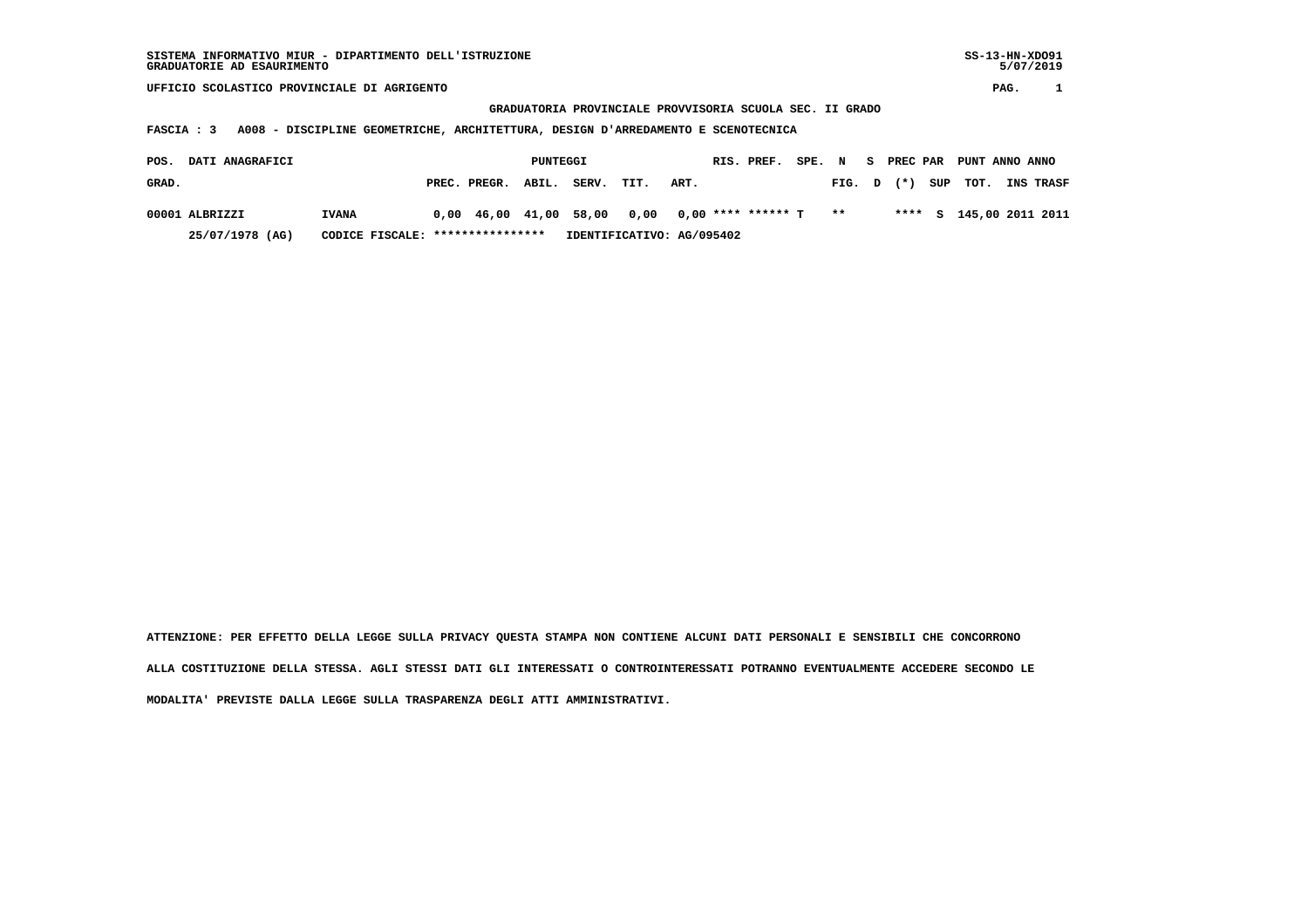| SISTEMA INFORMATIVO MIUR - DIPARTIMENTO DELL'ISTRUZIONE | $SS-13-HN-XDO91$ |
|---------------------------------------------------------|------------------|
| GRADUATORIE AD ESAURIMENTO                              | 5/07/2019        |

 **GRADUATORIA PROVINCIALE PROVVISORIA SCUOLA SEC. II GRADO**

 **FASCIA : 3 A009 - DISCIPLINE GRAFICHE, PITTORICHE E SCENOGRAFICHE**

| POS.  | <b>DATI ANAGRAFICI</b> |                                  |      |                    | PUNTEGGI |       |                                       |      | RIS. PREF. | SPE. N |              |        | S PREC PAR PUNT ANNO ANNO |                  |
|-------|------------------------|----------------------------------|------|--------------------|----------|-------|---------------------------------------|------|------------|--------|--------------|--------|---------------------------|------------------|
| GRAD. |                        |                                  |      | PREC. PREGR. ABIL. |          | SERV. | TIT.                                  | ART. |            |        | FIG. D       | $(*)$  | SUP TOT.                  | <b>INS TRASF</b> |
|       | 00001 GIARRATANO       | <b>DANIELA</b>                   | 0.00 |                    |          |       | 0,00 15,00 0,00 0,00 0,00 **** ****** |      |            |        | $\star\star$ | **** S |                           | 15,00 2011 2004  |
|       | 22/10/1972 (AG)        | CODICE FISCALE: **************** |      |                    |          |       | IDENTIFICATIVO: AG/027787             |      |            |        |              |        |                           |                  |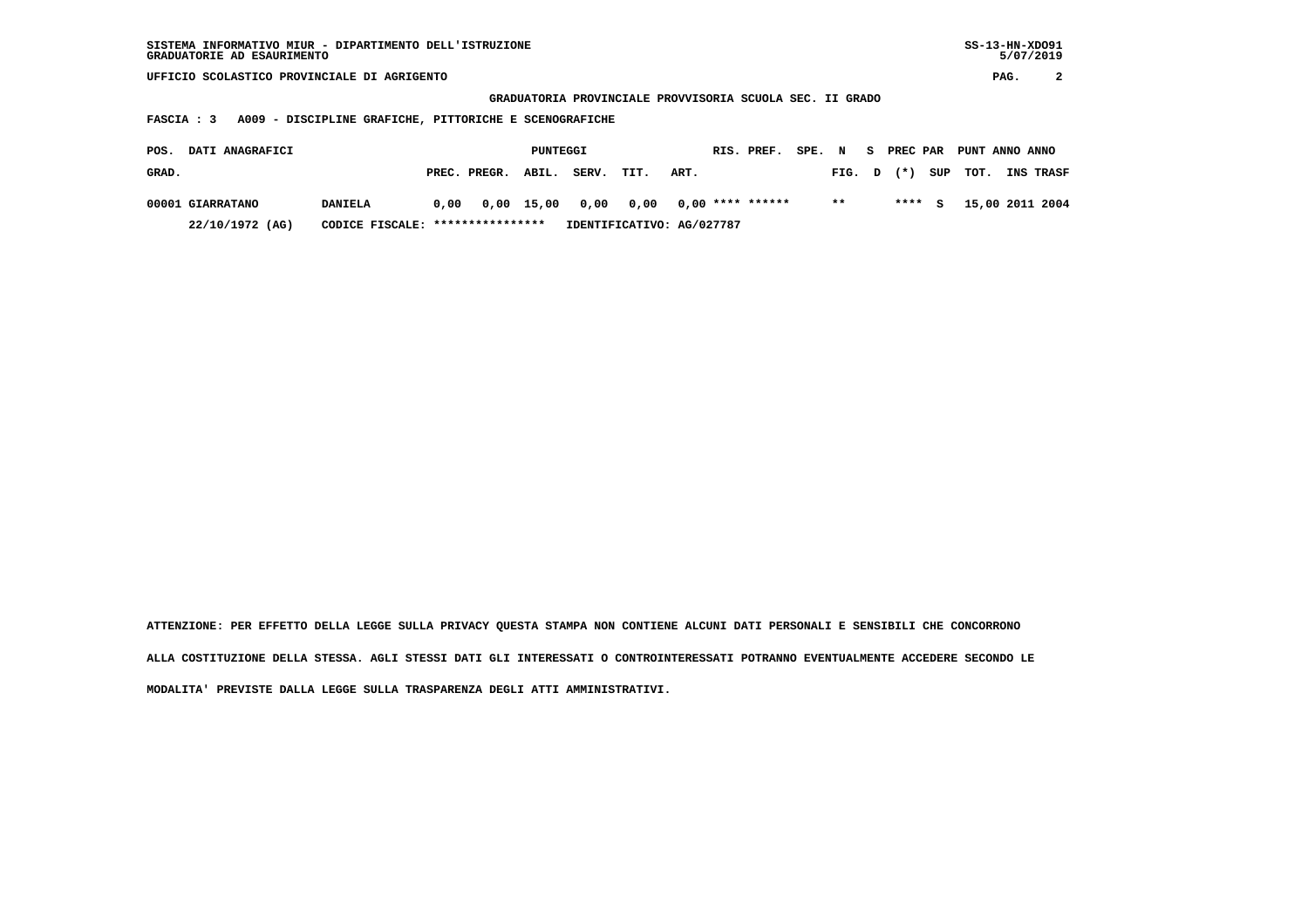## **GRADUATORIA PROVINCIALE PROVVISORIA SCUOLA SEC. II GRADO**

 **FASCIA : 3 A017 - DISEGNO E STORIA DELL'ARTE NEGLI ISTITUTI DI ISTRUZIONE SECONDARIA DI II GRADO**

| POS.  | DATI ANAGRAFICI                                                                                                               |                                                       |      |                                            | PUNTEGGI     |                                           |                                                                         |      | RIS. PREF.              | SPE. | N     | s | PREC PAR     |            | PUNT ANNO ANNO  |  |
|-------|-------------------------------------------------------------------------------------------------------------------------------|-------------------------------------------------------|------|--------------------------------------------|--------------|-------------------------------------------|-------------------------------------------------------------------------|------|-------------------------|------|-------|---|--------------|------------|-----------------|--|
| GRAD. |                                                                                                                               |                                                       |      | PREC. PREGR. ABIL. SERV.                   |              |                                           | TIT.                                                                    | ART. |                         |      | FIG.  | D | (*) SUP      |            | TOT. INS TRASF  |  |
|       | 00001 NARBONE<br>05/05/1960 (AG)                                                                                              | <b>SALVATORE</b><br>CODICE FISCALE: ****************  |      | $0,00 \quad 12,00 \quad 13,00 \quad 30,00$ |              |                                           | 0,00<br>IDENTIFICATIVO: AG/020313                                       |      | $0.00$ **** ******      |      | $* *$ |   | $X$ ****     | 55,00 2000 |                 |  |
|       | 00002 FIANNACA<br>21/03/1970 (AQ)                                                                                             | <b>PIETRO</b><br>CODICE FISCALE: *****************    | 0,00 |                                            | $0.00$ 13.00 |                                           | 26,00 3,00<br>IDENTIFICATIVO: AG/026095                                 |      | 0,00 **** ******        |      | $**$  |   | **** S       | 42,00 2002 |                 |  |
|       | 00003 GIARRATANO<br>22/10/1972 (AG)                                                                                           | <b>DANIELA</b><br>CODICE FISCALE: *****************   | 0,00 |                                            |              | $0.00 \quad 16.00 \quad 26.00 \quad 0.00$ | IDENTIFICATIVO: AG/027787                                               |      | $0.00$ **** ******      |      | $**$  |   | $***$ S      |            | 42,00 2011 2004 |  |
| т     | 00004 TRIPPODO<br>07/06/1970 (PA)                                                                                             | <b>FRANCESCO</b><br>CODICE FISCALE: ***************** | 0,00 |                                            |              |                                           | $0,00$ 18,00 12,00 9,00 0,00 **** ******<br>IDENTIFICATIVO: AG/100568   |      |                         |      | $***$ |   | ****         | 39,00 2019 |                 |  |
| т     | 00005 PETRUZZELLA<br>22/10/1986 (AG)                                                                                          | <b>ANNA</b><br>CODICE FISCALE: ****************       | 0,00 |                                            |              |                                           | $0,00$ 18,00 18,00 0,00 0,00 **** ****** T<br>IDENTIFICATIVO: AG/102938 |      |                         |      | $**$  |   | ****         | 36,00 2019 |                 |  |
| т     | 00006 AMARO<br>09/04/1982 (AG)                                                                                                | <b>FILIPPA</b><br>CODICE FISCALE: ****************    |      | $0.00 \quad 14.00 \quad 18.00$             |              | 0.00                                      | 0,00<br>IDENTIFICATIVO: AG/103625                                       |      | $0.00$ **** ******      |      | $* *$ |   | ****         | 32,00 2019 |                 |  |
| т     | 00007 SAPORITO<br>28/01/1973 (AG)                                                                                             | <b>ANGELA</b><br>CODICE FISCALE: ****************     | 0,00 |                                            | 0.00 18.00   | 0,00                                      | IDENTIFICATIVO: AG/102263                                               |      | $3,00$ 0,00 **** ****** |      | $**$  |   | ****         | 21,00 2019 |                 |  |
|       | 00008 CORAGGIOSO<br>03/10/1972 (EE)                                                                                           | <b>ROSALBA</b><br>CODICE FISCALE: ****************    | 0,00 |                                            | 4,00 13,00   |                                           | $0,00$ $3,00$<br>IDENTIFICATIVO: AG/026004                              |      | $0.00$ **** ******      |      | $***$ |   | $X$ **** S   | 20,00 2002 |                 |  |
|       | 00009 MICCICHE'<br>13/03/1961 (AG)                                                                                            | <b>VINCENZO</b><br>CODICE FISCALE: ****************   | 0,00 |                                            | 3,00 16,00   | 0,00                                      | 0,00<br>IDENTIFICATIVO: AG/025965                                       |      | $0,00$ **** ******      |      | $***$ |   | $X$ **** $S$ | 19,00 2007 |                 |  |
|       | ATTENZIONE: PER EFFETTO DELLA LEGGE SULLA PRIVACY QUESTA STAMPA NON CONTIENE ALCUNI DATI PERSONALI E SENSIBILI CHE CONCORRONO |                                                       |      |                                            |              |                                           |                                                                         |      |                         |      |       |   |              |            |                 |  |

 **ALLA COSTITUZIONE DELLA STESSA. AGLI STESSI DATI GLI INTERESSATI O CONTROINTERESSATI POTRANNO EVENTUALMENTE ACCEDERE SECONDO LE MODALITA' PREVISTE DALLA LEGGE SULLA TRASPARENZA DEGLI ATTI AMMINISTRATIVI.**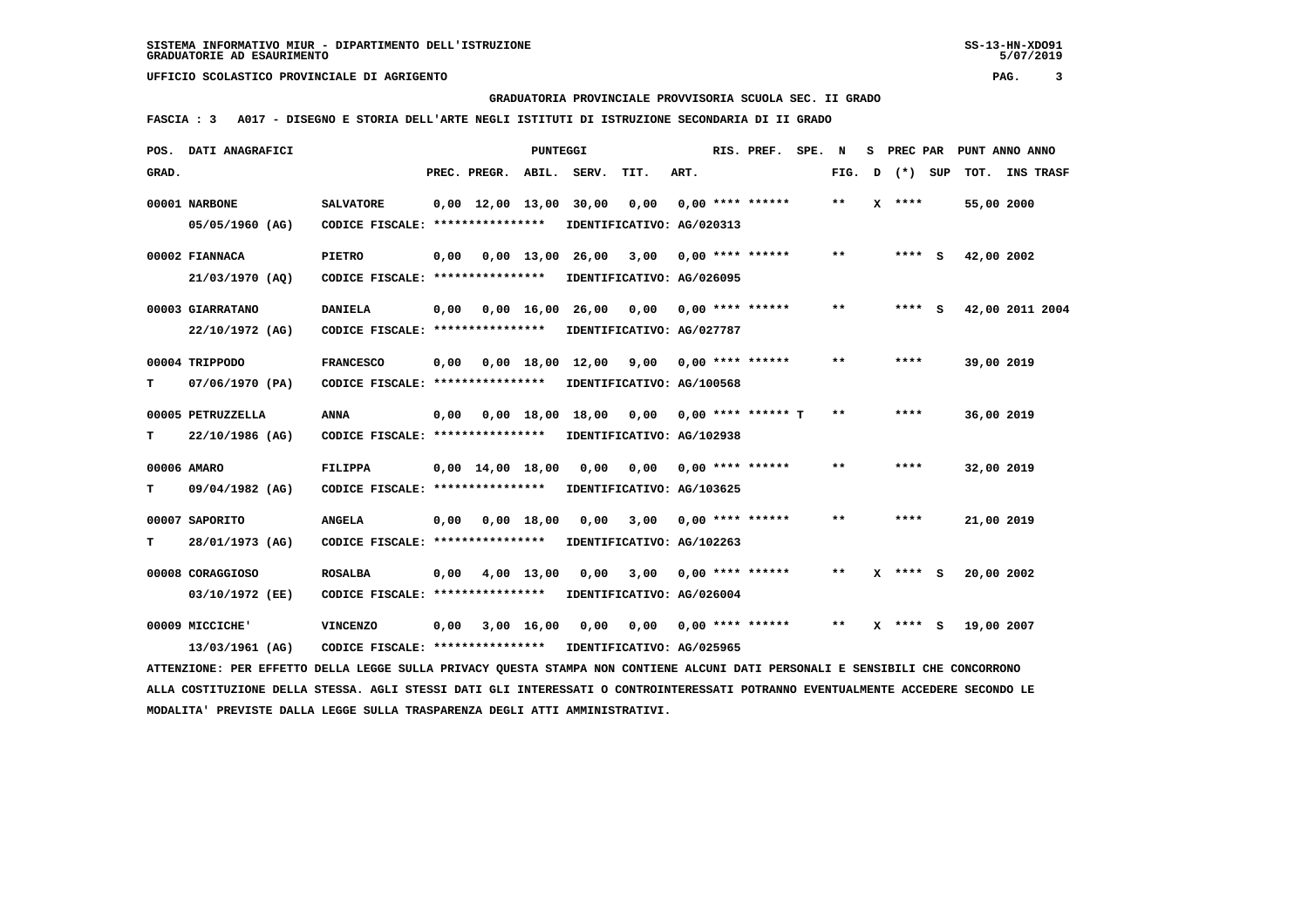**GRADUATORIA PROVINCIALE PROVVISORIA SCUOLA SEC. II GRADO**

 **FASCIA : 3 A017 - DISEGNO E STORIA DELL'ARTE NEGLI ISTITUTI DI ISTRUZIONE SECONDARIA DI II GRADO**

| POS.       | DATI ANAGRAFICI |                                   |      |                  | PUNTEGGI     |       |                           |      | RIS. PREF.         | SPE. | N     | s | PREC PAR     |     | PUNT ANNO ANNO |                 |
|------------|-----------------|-----------------------------------|------|------------------|--------------|-------|---------------------------|------|--------------------|------|-------|---|--------------|-----|----------------|-----------------|
| GRAD.      |                 |                                   |      | PREC. PREGR.     | ABIL.        | SERV. | TIT.                      | ART. |                    |      |       |   | FIG. D $(*)$ | SUP | тот.           | INS TRASF       |
|            | 00010 SORCE     | <b>GAETANA</b>                    | 0,00 |                  | $0,00$ 18,00 | 0,00  | 0,00                      |      | $0,00$ **** ****** |      | $***$ | x | ****         | s   | 18,00 2000     |                 |
|            | 11/12/1954 (EE) | CODICE FISCALE:                   |      | **************** |              |       | IDENTIFICATIVO: AG/020526 |      |                    |      |       |   |              |     |                |                 |
| 00011 BONO |                 | <b>MARIA PIA</b>                  | 0.00 |                  | 2,00 15,00   | 0,00  | 0,00                      |      | $0,00$ **** ****** |      | $***$ | x | ****         | s   |                | 17,00 2004 2004 |
|            | 29/01/1971 (AG) | CODICE FISCALE: ***************** |      |                  |              |       | IDENTIFICATIVO: AG/027770 |      |                    |      |       |   |              |     |                |                 |
|            | 00012 VENEZIA   | MATILDE                           | 0,00 |                  | $0,00$ 14,00 | 0,00  | 0,00                      |      | $0.00$ **** ****** |      | $* *$ |   | ****         | s   | 14,00 2004     |                 |
|            | 19/01/1954 (AG) | CODICE FISCALE: ****************  |      |                  |              |       | IDENTIFICATIVO: AG/020728 |      |                    |      |       |   |              |     |                |                 |
|            | 00013 MODICA    | LINDA VINCENZ                     | 0,00 |                  | $0,00$ 14,00 | 0,00  | 0,00                      |      | $0,00$ **** ****** |      | $* *$ |   | ****         | s   | 14,00 2004     |                 |
|            | 03/06/1971 (AG) | CODICE FISCALE: ***************** |      |                  |              |       | IDENTIFICATIVO: AG/027807 |      |                    |      |       |   |              |     |                |                 |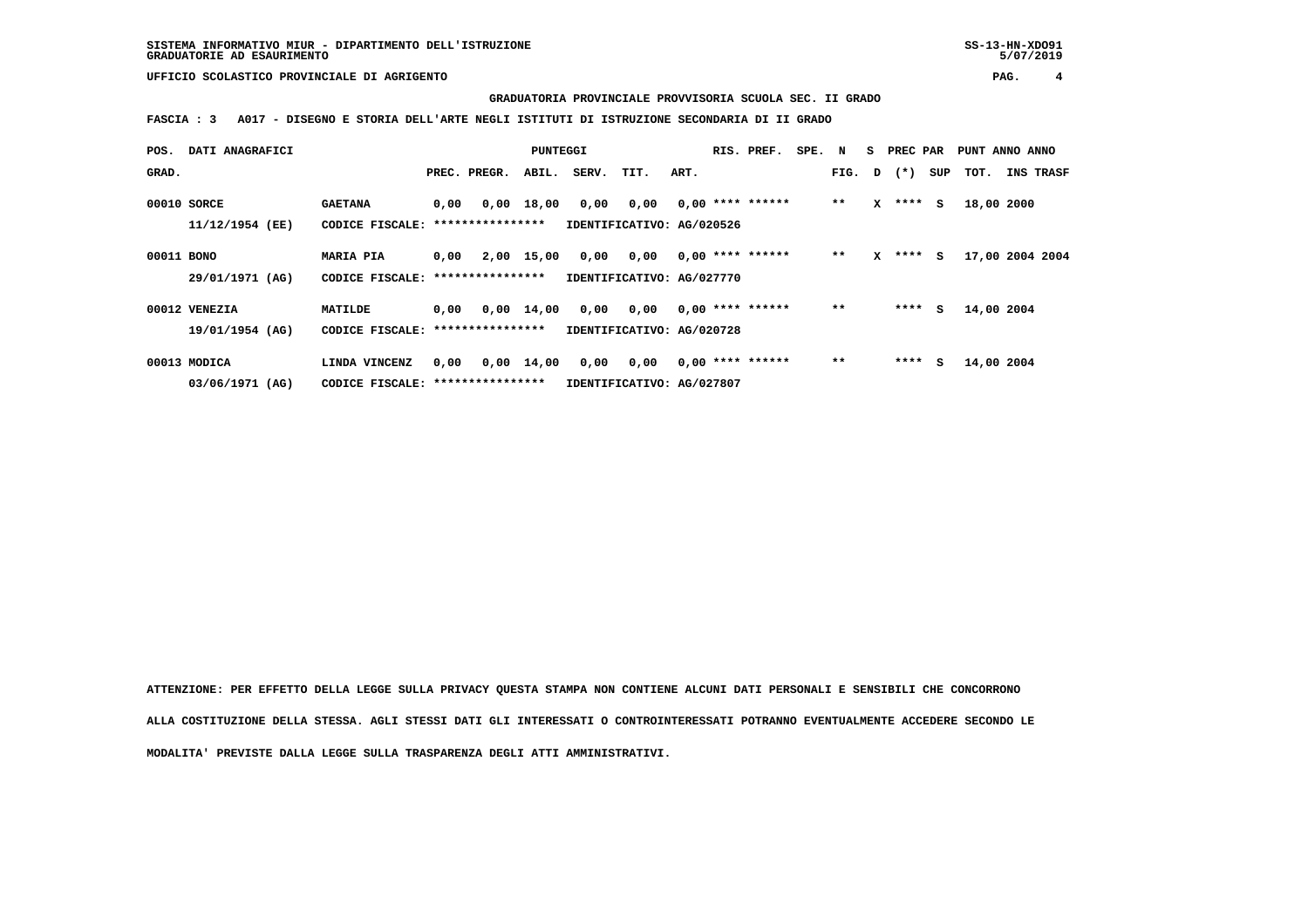| SISTEMA INFORMATIVO MIUR - DIPARTIMENTO DELL'ISTRUZIONE<br>GRADUATORIE AD ESAURIMENTO |                                  |            |       |                           |                                                          |        |                       |               |      | $SS-13-HN-XDO91$<br>5/07/2019 |
|---------------------------------------------------------------------------------------|----------------------------------|------------|-------|---------------------------|----------------------------------------------------------|--------|-----------------------|---------------|------|-------------------------------|
| UFFICIO SCOLASTICO PROVINCIALE DI AGRIGENTO                                           |                                  |            |       |                           |                                                          |        |                       |               |      | 5<br>PAG.                     |
|                                                                                       |                                  |            |       |                           | GRADUATORIA PROVINCIALE PROVVISORIA SCUOLA SEC. II GRADO |        |                       |               |      |                               |
| A018 - FILOSOFIA E SCIENZE UMANE<br>FASCIA : 3                                        |                                  |            |       |                           |                                                          |        |                       |               |      |                               |
| DATI ANAGRAFICI<br>POS.                                                               |                                  | PUNTEGGI   |       |                           | RIS. PREF.                                               | SPE. N | S.                    | PREC PAR      |      | PUNT ANNO ANNO                |
| GRAD.                                                                                 | PREC. PREGR.                     | ABIL.      | SERV. | TIT.<br>ART.              |                                                          |        | FIG. D                | $(* )$<br>SUP | TOT. | INS TRASF                     |
| 00001 NOTO<br><b>ANTONINO</b>                                                         | 0.00                             | 3,00 14,00 | 0,00  | 0,00                      | $0.00$ **** ******                                       |        | $***$<br>$\mathbf{x}$ | ****          |      | 17,00 2002                    |
| 23/06/1964 (AG)                                                                       | CODICE FISCALE: **************** |            |       | IDENTIFICATIVO: AG/020336 |                                                          |        |                       |               |      |                               |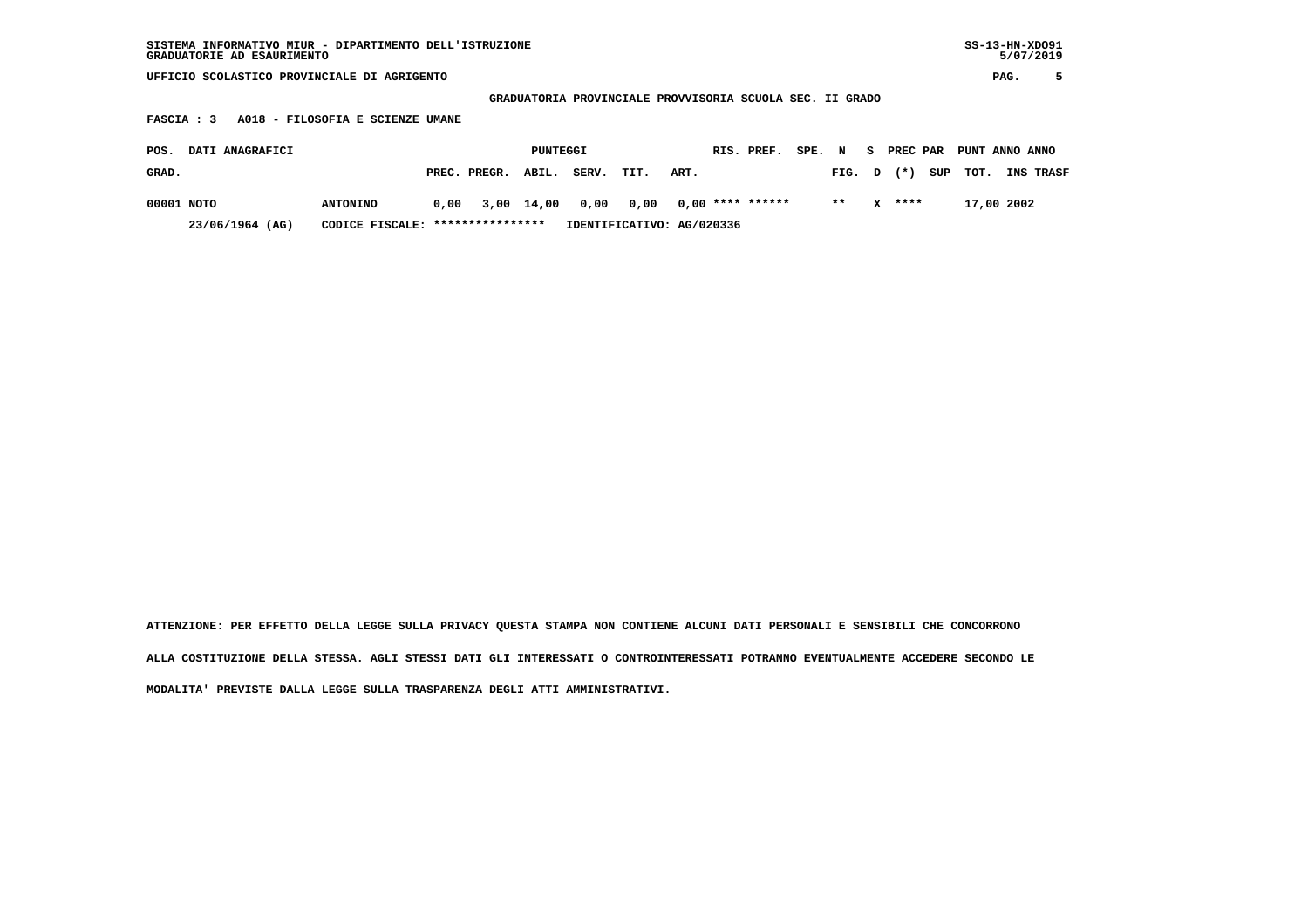**SISTEMA INFORMATIVO MIUR - DIPARTIMENTO DELL'ISTRUZIONE SS-13-HN-XDO91 GRADUATORIE AD ESAURIMENTO 5/07/2019**

 **UFFICIO SCOLASTICO PROVINCIALE DI AGRIGENTO PAG. 6**

 **GRADUATORIA PROVINCIALE PROVVISORIA SCUOLA SEC. II GRADO**

 **FASCIA : 3 A031 - SCIENZE DEGLI ALIMENTI**

| POS.  | DATI ANAGRAFICI                   |                                                     |      |              | PUNTEGGI   |                  |                                   |      | RIS. PREF.         | SPE. N |        | s. | PREC PAR |     | PUNT ANNO ANNO |                  |
|-------|-----------------------------------|-----------------------------------------------------|------|--------------|------------|------------------|-----------------------------------|------|--------------------|--------|--------|----|----------|-----|----------------|------------------|
| GRAD. |                                   |                                                     |      | PREC. PREGR. | ABIL.      | SERV.            | TIT.                              | ART. |                    |        | FIG. D |    | $(* )$   | SUP | TOT.           | <b>INS TRASF</b> |
|       | 00001 MARCHICA<br>07/10/1958 (AG) | <b>CALOGERA</b><br>CODICE FISCALE: **************** | 0.00 |              |            | 3,00 14,00 12,00 | 0.00<br>IDENTIFICATIVO: AG/022271 |      | $0,00$ **** ****** |        | $***$  |    | ****     | s   | 29,00 2000     |                  |
|       | 00002 ALAIMO<br>08/01/1962 (AG)   | VALERIA<br>CODICE FISCALE: *****************        | 0.00 |              | 3,00 14,00 | 0,00             | 0.00<br>IDENTIFICATIVO: AG/021236 |      | $0,00$ **** ****** |        | $* *$  |    | ****     | s   | 17,00 2019     |                  |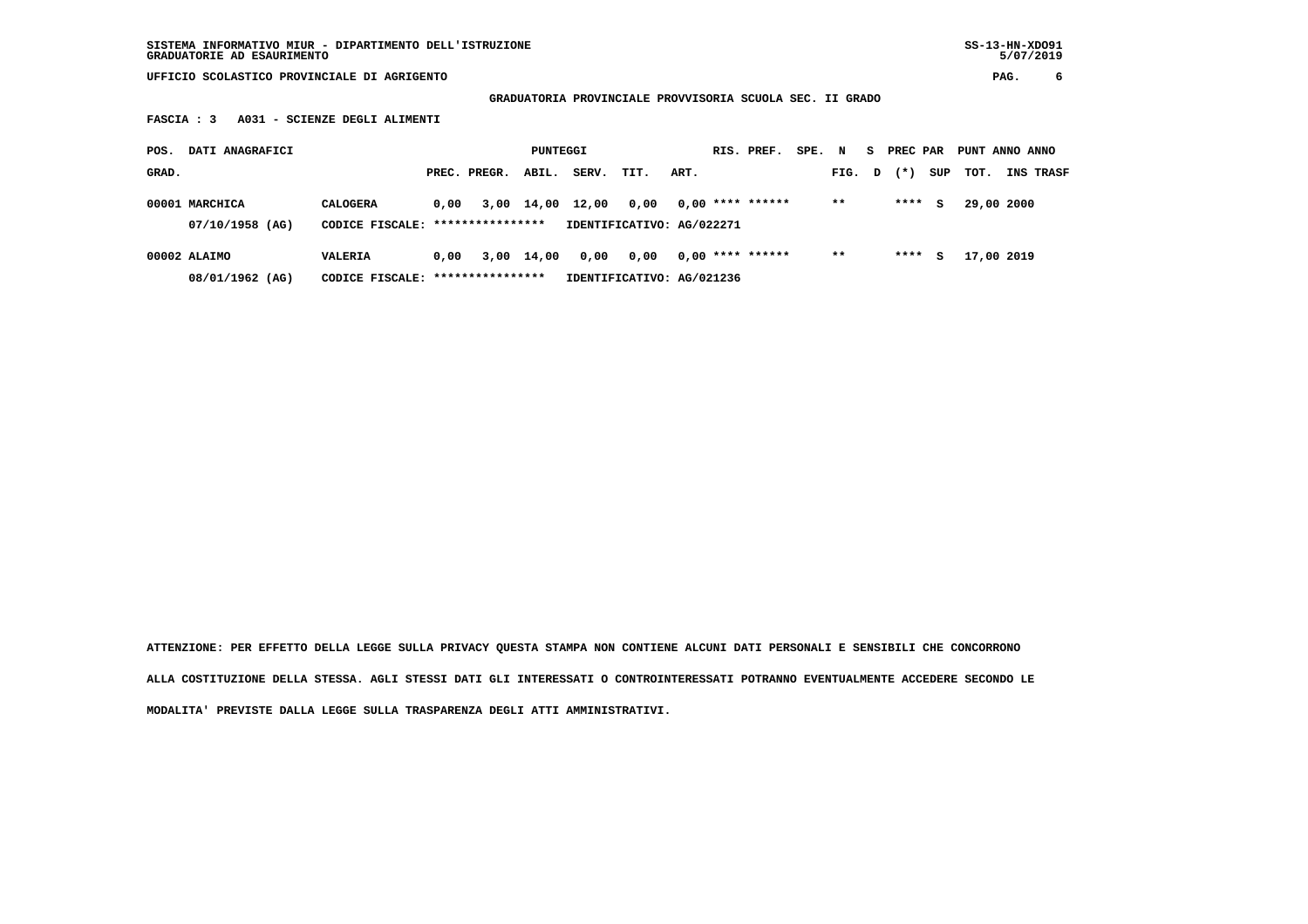$5/07/2019$ 

## **GRADUATORIA PROVINCIALE PROVVISORIA SCUOLA SEC. II GRADO**

 **FASCIA : 3 A037 - SCIENZE E TECNOLOGIE DELLE COSTRUZIONI TECNOLOGIE E TECNICHE DI RAPPRESENTAZIONE GRAFICA**

| POS.        | DATI ANAGRAFICI  |                                  |                  | PUNTEGGI |       |                           |      | RIS. PREF.         | SPE. | N     | s. | PREC PAR |     | PUNT ANNO ANNO   |            |           |
|-------------|------------------|----------------------------------|------------------|----------|-------|---------------------------|------|--------------------|------|-------|----|----------|-----|------------------|------------|-----------|
| GRAD.       |                  |                                  | PREC. PREGR.     | ABIL.    | SERV. | TIT.                      | ART. |                    |      | FIG.  | D  | $(* )$   | SUP | тот.             |            | INS TRASF |
|             | 00001 SANTAMARIA | <b>SALVATORE</b>                 | 0,00 92,00       | 18,00    | 36,00 | 0.00                      |      | $0.00$ **** ****** |      | $**$  | x  | ****     | s   | 146,00 2019 2019 |            |           |
|             | 22/05/1967 (AG)  | CODICE FISCALE: **************** |                  |          |       | IDENTIFICATIVO: AG/103551 |      |                    |      |       |    |          |     |                  |            |           |
| 00002 MULE' |                  | PELLEGRINO MA                    | 0,00 40,00 13,00 |          | 2,00  | 0.00                      |      | $0.00$ **** ****** |      | $* *$ | x  | ****     | s   |                  | 55,00 2019 |           |
|             | 08/07/1956 (AG)  | CODICE FISCALE:                  | **************** |          |       | IDENTIFICATIVO: AG/020612 |      |                    |      |       |    |          |     |                  |            |           |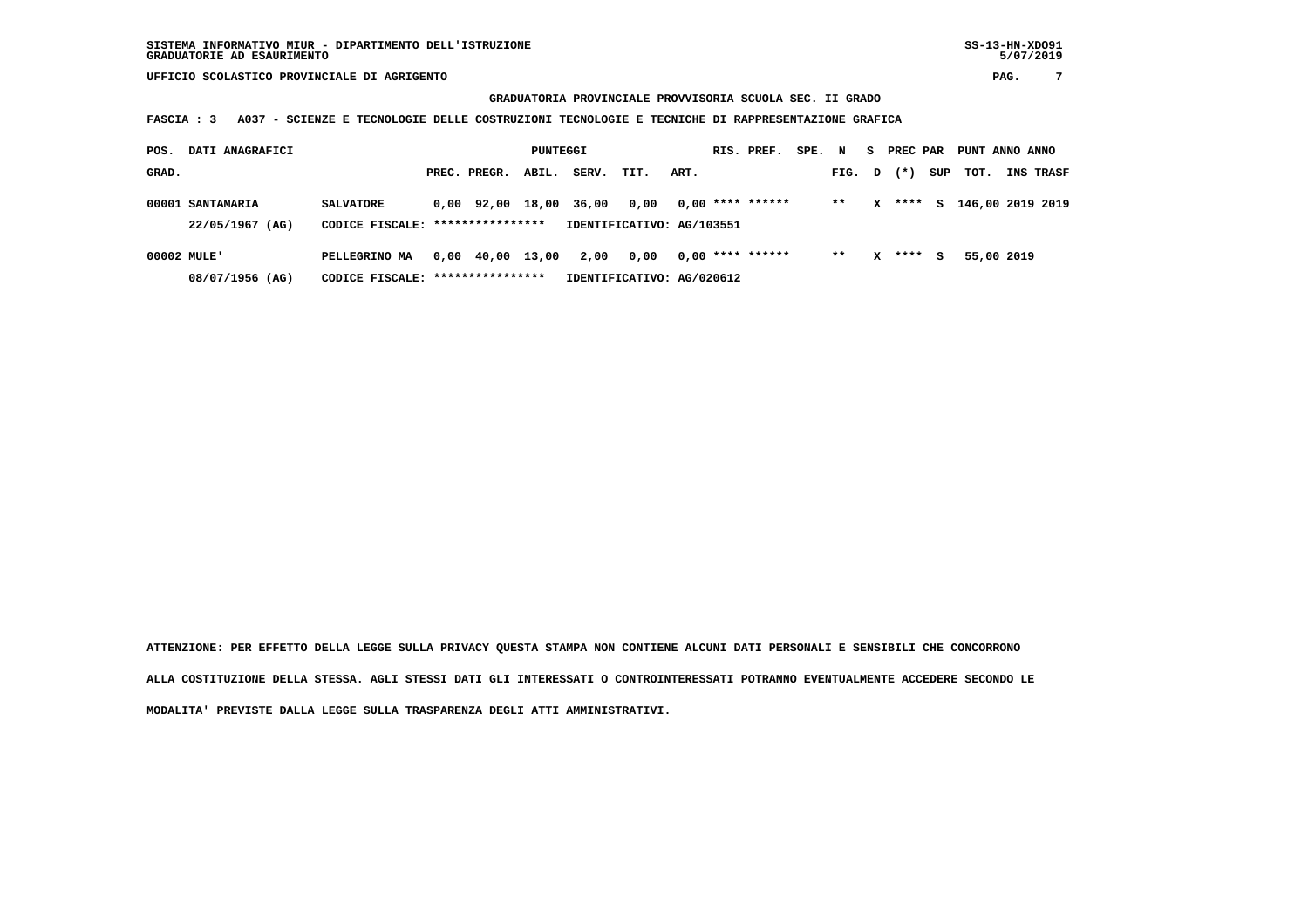**GRADUATORIA PROVINCIALE PROVVISORIA SCUOLA SEC. II GRADO**

 **FASCIA : 3 A045 - SCIENZE ECONOMICO-AZIENDALI**

| POS.  | DATI ANAGRAFICI                                                                                                                 |                                   |                          | PUNTEGGI |                           |      |      | RIS. PREF.           | SPE. N |       | s |        |     |                      | PREC PAR PUNT ANNO ANNO |  |
|-------|---------------------------------------------------------------------------------------------------------------------------------|-----------------------------------|--------------------------|----------|---------------------------|------|------|----------------------|--------|-------|---|--------|-----|----------------------|-------------------------|--|
| GRAD. |                                                                                                                                 |                                   | PREC. PREGR. ABIL.       |          | SERV.                     | TIT. | ART. |                      |        | FIG.  | D | $(*)$  | SUP |                      | TOT. INS TRASF          |  |
|       | 00001 CUMMO                                                                                                                     | <b>SALVATORE</b>                  | 0,00 176,00 14,00 54,00  |          |                           | 0,00 |      | $0.00$ **** ******   |        | $***$ |   |        |     | X **** S 244,00 2000 |                         |  |
|       | 11/12/1971 (AG)                                                                                                                 | CODICE FISCALE: ****************  |                          |          | IDENTIFICATIVO: AG/020868 |      |      |                      |        |       |   |        |     |                      |                         |  |
|       | 00002 ZAMBUTO                                                                                                                   | <b>SALVATORE</b>                  | 0,00 178,00 15,00 48,00  |          |                           | 0,00 |      | $0.00$ **** ******   |        | $**$  |   |        |     | **** S 241,00 2007   |                         |  |
|       | $12/08/1973$ (AG)                                                                                                               | CODICE FISCALE: ***************** |                          |          | IDENTIFICATIVO: AG/030370 |      |      |                      |        |       |   |        |     |                      |                         |  |
|       |                                                                                                                                 |                                   |                          |          |                           |      |      |                      |        |       |   |        |     |                      |                         |  |
|       | 00003 MICELI                                                                                                                    | <b>ANTONIETTA</b>                 | 0,00 120,00 15,00        |          | 60,00                     | 0.00 |      | $0.00$ **** ******   |        | $***$ |   |        |     | **** S 195,00 2007   |                         |  |
|       | 04/12/1970 (AG)                                                                                                                 | CODICE FISCALE: ****************  |                          |          | IDENTIFICATIVO: AG/030549 |      |      |                      |        |       |   |        |     |                      |                         |  |
|       | 00004 CONTINO                                                                                                                   | <b>GIOVANNA</b>                   | 0,00 106,00 17,00 54,00  |          |                           | 3,00 |      | $0.00$ **** ******   |        | $* *$ |   |        |     |                      | **** S 180,00 2014 2014 |  |
|       | 11/11/1971 (AG)                                                                                                                 | CODICE FISCALE: ****************  |                          |          | IDENTIFICATIVO: AG/097370 |      |      |                      |        |       |   |        |     |                      |                         |  |
|       |                                                                                                                                 |                                   |                          |          |                           |      |      |                      |        |       |   |        |     |                      |                         |  |
|       | 00005 MORELLO                                                                                                                   | <b>JLENIA</b>                     | 0,00 70,00 42,00 60,00   |          |                           | 0,00 |      | $0.00$ **** ****** T |        | $* *$ | x |        |     | **** S 172,00 2009   |                         |  |
|       | 08/06/1981 (AG)                                                                                                                 | CODICE FISCALE: ****************  |                          |          | IDENTIFICATIVO: AG/093438 |      |      |                      |        |       |   |        |     |                      |                         |  |
|       | 00006 CONTINO                                                                                                                   | <b>VINCENZA</b>                   | 0,00 98,00 17,00 48,00   |          |                           | 3,00 |      | $0,00$ **** ******   |        | $* *$ |   |        |     |                      | **** S 166,00 2014 2014 |  |
|       | 11/11/1971 (AG)                                                                                                                 | CODICE FISCALE: ****************  |                          |          | IDENTIFICATIVO: AG/097371 |      |      |                      |        |       |   |        |     |                      |                         |  |
|       | 00007 PELLITTERI                                                                                                                | <b>GAETANO</b>                    | $0.00$ 37,00 16,00 38,00 |          |                           | 0.00 |      | $0.00$ **** ******   |        | $**$  |   | **** S |     |                      | 91,00 2019 2019         |  |
|       |                                                                                                                                 |                                   |                          |          |                           |      |      |                      |        |       |   |        |     |                      |                         |  |
|       | 24/09/1969 (PA)                                                                                                                 | CODICE FISCALE: ****************  |                          |          | IDENTIFICATIVO: AG/103546 |      |      |                      |        |       |   |        |     |                      |                         |  |
|       | 00008 GIANCONE                                                                                                                  | MARIANGELA                        | $0,00$ 45,00 41,00       |          | 0.00                      | 0.00 |      | $0.00$ **** ******   |        | $**$  | x | **** S |     |                      | 86,00 2019 2019         |  |
|       | 29/05/1980 (AG)                                                                                                                 | CODICE FISCALE: ****************  |                          |          | IDENTIFICATIVO: AG/103539 |      |      |                      |        |       |   |        |     |                      |                         |  |
|       |                                                                                                                                 |                                   |                          |          |                           |      |      |                      |        |       |   |        |     |                      |                         |  |
|       | 00009 GENTILE                                                                                                                   | <b>MARILENA</b>                   | 0,00 27,00 15,00 24,00   |          |                           | 3,00 |      | $0.00$ **** ******   |        | $**$  |   | $***5$ |     | 69,00 2000           |                         |  |
|       | 02/09/1964 (AG)                                                                                                                 | CODICE FISCALE: ****************  |                          |          | IDENTIFICATIVO: AG/020794 |      |      |                      |        |       |   |        |     |                      |                         |  |
|       | ATTENZIONE: PER EFFETTO DELLA LEGGE SULLA PRIVACY QUESTA STAMPA NON CONTIENE ALCUNI DATI PERSONALI E SENSIBILI CHE CONCORRONO   |                                   |                          |          |                           |      |      |                      |        |       |   |        |     |                      |                         |  |
|       | ALLA COSTITUZIONE DELLA STESSA. AGLI STESSI DATI GLI INTERESSATI O CONTROINTERESSATI POTRANNO EVENTUALMENTE ACCEDERE SECONDO LE |                                   |                          |          |                           |      |      |                      |        |       |   |        |     |                      |                         |  |
|       | MODALITA' PREVISTE DALLA LEGGE SULLA TRASPARENZA DEGLI ATTI AMMINISTRATIVI.                                                     |                                   |                          |          |                           |      |      |                      |        |       |   |        |     |                      |                         |  |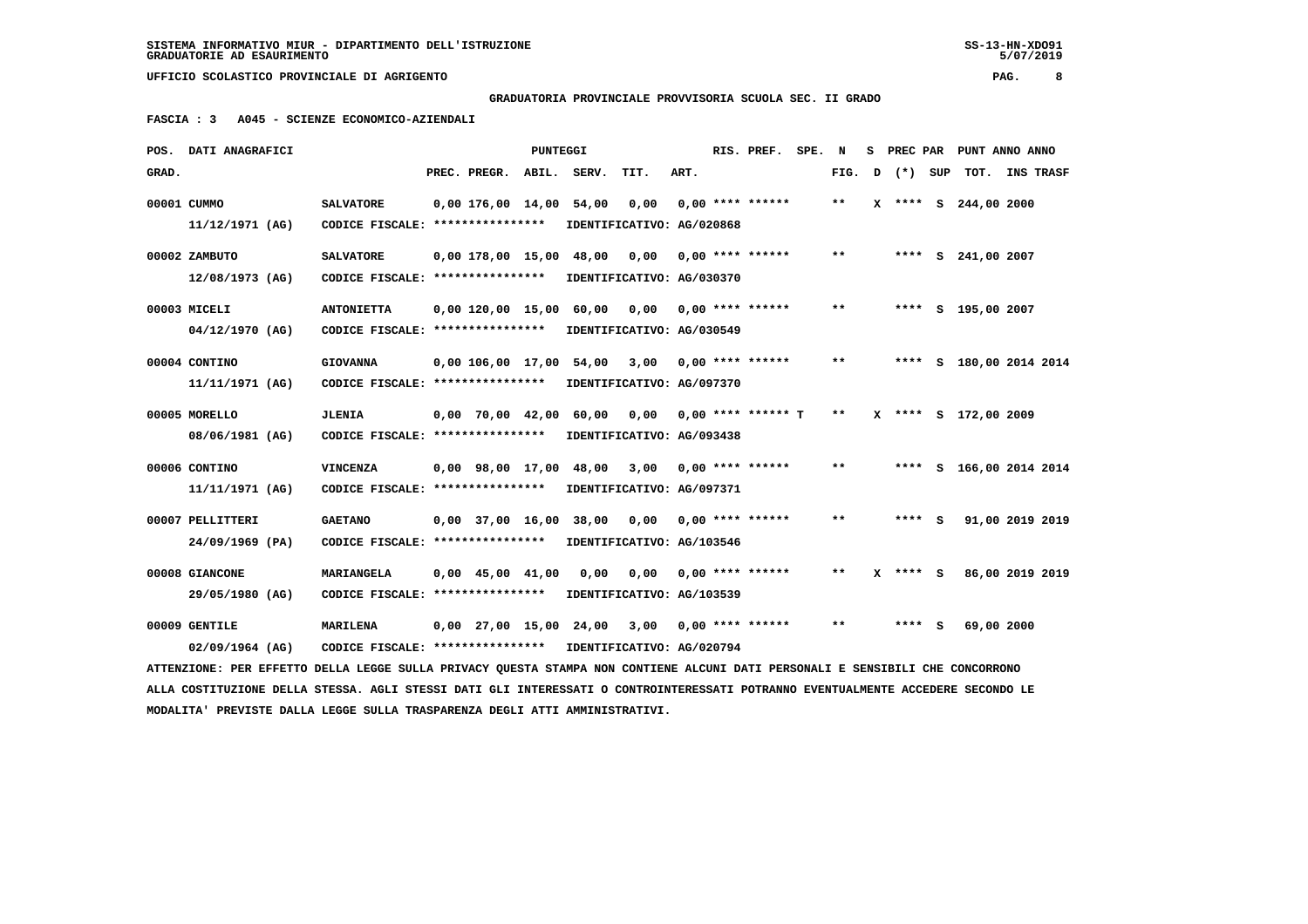**GRADUATORIA PROVINCIALE PROVVISORIA SCUOLA SEC. II GRADO**

 **FASCIA : 3 A045 - SCIENZE ECONOMICO-AZIENDALI**

| POS.  | DATI ANAGRAFICI                   |                                                    |                                | PUNTEGGI |       |                                   |      | RIS. PREF.         | SPE. N |       | S.           | PREC PAR       |     | PUNT ANNO ANNO |                  |
|-------|-----------------------------------|----------------------------------------------------|--------------------------------|----------|-------|-----------------------------------|------|--------------------|--------|-------|--------------|----------------|-----|----------------|------------------|
| GRAD. |                                   |                                                    | PREC. PREGR.                   | ABIL.    | SERV. | TIT.                              | ART. |                    |        |       |              | FIG. $D$ $(*)$ | SUP | тот.           | <b>INS TRASF</b> |
|       | 00010 LA RUSSA<br>15/11/1965 (AG) | ROSARIO GIOAC<br>CODICE FISCALE: ***************** | $0,00$ 47,00 15,00             |          | 0,00  | 0,00<br>IDENTIFICATIVO: AG/020446 |      | $0,00$ **** ****** |        | $* *$ | $\mathbf{x}$ | $***$ S        |     | 62,00 2000     |                  |
|       | 00011 BONTADE<br>19/10/1972 (AG)  | MARIA CARMELA<br>CODICE FISCALE: ***************** | $0,00$ $17,00$ $14,00$         |          | 20,00 | 3,00<br>IDENTIFICATIVO: AG/025918 |      | $0,00$ **** ****** |        | $* *$ |              | $***$ S        |     | 54,00 2019     |                  |
|       | 00012 LA MARCA                    | <b>ANTONIETTA</b>                                  | $0,00$ 22,00 13,00             |          | 0,00  | 0,00                              |      | $0.00$ **** ****** |        | $* *$ |              | ****           | s.  | 35,00 2000     |                  |
|       | $22/12/1964$ (AG)                 | CODICE FISCALE: *****************                  |                                |          |       | IDENTIFICATIVO: AG/021910         |      |                    |        |       |              |                |     |                |                  |
|       | 00013 GIGLIA                      | GIOACHINO FAB                                      | $0,00 \quad 12,00 \quad 14,00$ |          | 0,00  | 0,00                              |      | $0.00$ **** ****** |        | $* *$ |              | ****           | s   | 26,00 2000     |                  |
|       | 24/02/1972 (AG)                   | CODICE FISCALE: *****************                  |                                |          |       | IDENTIFICATIVO: AG/020825         |      |                    |        |       |              |                |     |                |                  |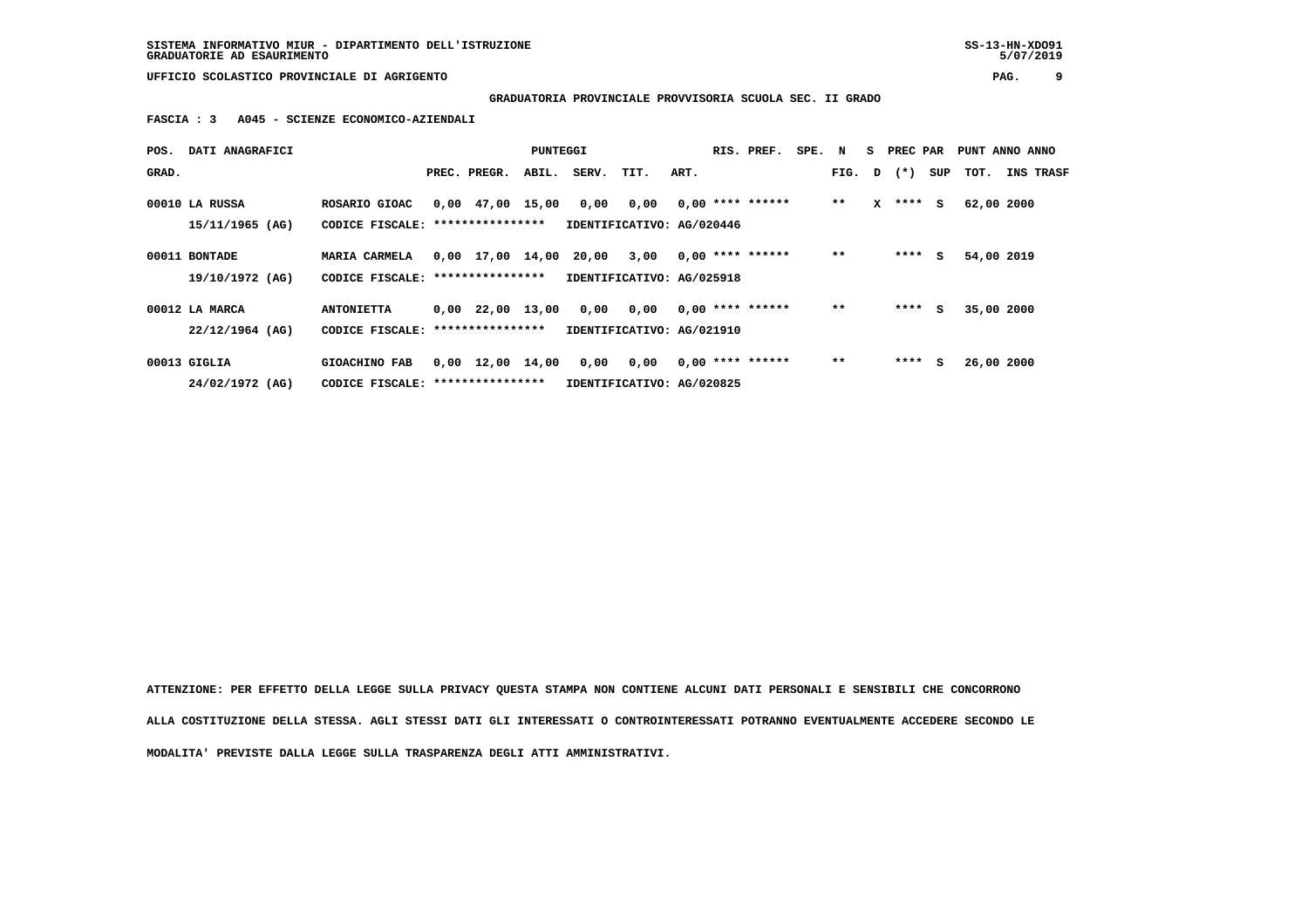| SISTEMA INFORMATIVO MIUR - DIPARTIMENTO DELL'ISTRUZIONE<br>GRADUATORIE AD ESAURIMENTO |                                     |        |              |          |       |                                            |      |                    |        |               |    |          |     |                |      | $SS-13-HN-XDO91$<br>5/07/2019 |
|---------------------------------------------------------------------------------------|-------------------------------------|--------|--------------|----------|-------|--------------------------------------------|------|--------------------|--------|---------------|----|----------|-----|----------------|------|-------------------------------|
| UFFICIO SCOLASTICO PROVINCIALE DI AGRIGENTO                                           |                                     |        |              |          |       |                                            |      |                    |        |               |    |          |     |                | PAG. | 10                            |
|                                                                                       |                                     |        |              |          |       | GRADUATORIA PROVINCIALE PROVVISORIA SCUOLA |      |                    |        | SEC. II GRADO |    |          |     |                |      |                               |
| FASCIA : 2                                                                            | A046 - SCIENZE GIURIDICO-ECONOMICHE |        |              |          |       |                                            |      |                    |        |               |    |          |     |                |      |                               |
| DATI ANAGRAFICI<br>POS.                                                               |                                     |        |              | PUNTEGGI |       |                                            |      | RIS. PREF.         | SPE. N |               | S. | PREC PAR |     | PUNT ANNO ANNO |      |                               |
| GRAD.                                                                                 |                                     |        | PREC. PREGR. | ABIL.    | SERV. | TIT.                                       | ART. |                    |        | FIG.          | D  | $(*)$    | SUP | TOT.           |      | INS TRASF                     |
| 00001 NOTO                                                                            | <b>ANTONINO</b>                     | 190,00 | 0,00         | 0,00     | 0,00  | 0,00                                       |      | $0,00$ **** ****** |        | $**$          | x  | ****     |     | 190,00 2000    |      |                               |
| 23/06/1964 (AG)                                                                       | CODICE FISCALE: ****************    |        |              |          |       | IDENTIFICATIVO: AG/020336                  |      |                    |        |               |    |          |     |                |      |                               |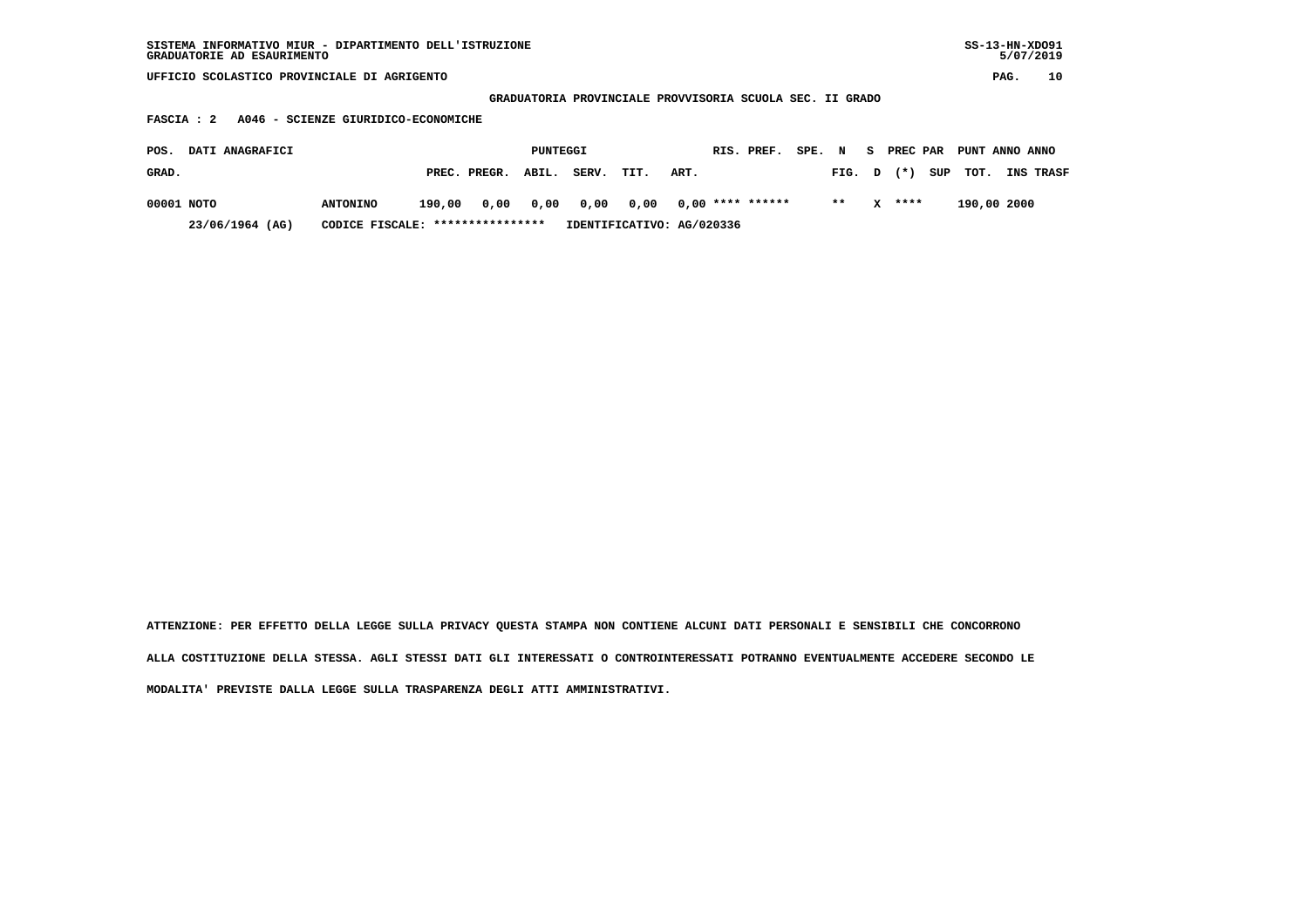**GRADUATORIA PROVINCIALE PROVVISORIA SCUOLA SEC. II GRADO**

 **FASCIA : 3 A046 - SCIENZE GIURIDICO-ECONOMICHE**

|       | POS. DATI ANAGRAFICI                                                                                                            |                                   |                         | PUNTEGGI |                               |                           |      | RIS. PREF.           | SPE. | N            | s | PREC PAR |     | PUNT ANNO ANNO            |           |
|-------|---------------------------------------------------------------------------------------------------------------------------------|-----------------------------------|-------------------------|----------|-------------------------------|---------------------------|------|----------------------|------|--------------|---|----------|-----|---------------------------|-----------|
| GRAD. |                                                                                                                                 |                                   | PREC. PREGR.            | ABIL.    | SERV.                         | TIT.                      | ART. |                      |      | FIG.         | D | $(* )$   | SUP | TOT.                      | INS TRASF |
|       | 00002 DI BARTOLO                                                                                                                | FILIPPA LAURA                     | 0,00 184,00 14,00       |          | 60,00                         | 0,00                      |      | $0.00$ **** ******   |      | $***$        |   | $***$ S  |     | 258,00 2002               |           |
|       | 25/09/1971 (PA)                                                                                                                 | CODICE FISCALE: ****************  |                         |          |                               | IDENTIFICATIVO: AG/026043 |      |                      |      |              |   |          |     |                           |           |
|       |                                                                                                                                 |                                   |                         |          |                               |                           |      |                      |      |              |   |          |     |                           |           |
|       | 00003 MARCHESE RAGONA                                                                                                           | <b>ROSARIO</b>                    | 0,00 176,00 13,00 56,00 |          |                               | 0,00                      |      | $0.00$ **** ******   |      | $* *$        |   |          |     | **** S 245,00 2007 2007   |           |
|       | 23/04/1972 (AG)                                                                                                                 | CODICE FISCALE: ****************  |                         |          |                               | IDENTIFICATIVO: AG/030570 |      |                      |      |              |   |          |     |                           |           |
|       | 00004 GRANVILLANO                                                                                                               | <b>CROCIFISSO</b>                 | 0.00 162.00 16.00       |          | 60,00                         | 0.00                      |      | $0,00$ **** ******   |      | $\star\star$ |   |          | s   | 238,00 2002               |           |
|       | 06/11/1969 (CL)                                                                                                                 | CODICE FISCALE: ****************  |                         |          |                               | IDENTIFICATIVO: AG/026161 |      |                      |      |              |   |          |     |                           |           |
|       |                                                                                                                                 |                                   |                         |          |                               |                           |      |                      |      |              |   |          |     |                           |           |
|       | 00005 DI CARO                                                                                                                   | MARIA PIA GIO                     | 0,00 161,00 14,00 60,00 |          |                               | 1,00                      |      | $0.00$ **** ******   |      | $* *$        |   |          |     | **** S 236,00 2007        |           |
|       | 06/08/1969 (AG)                                                                                                                 | CODICE FISCALE: ****************  |                         |          |                               | IDENTIFICATIVO: AG/029903 |      |                      |      |              |   |          |     |                           |           |
|       | 00006 GERARDI                                                                                                                   | <b>ROSA</b>                       | 0,00 191,00 13,00       |          | 20,00                         | 0.00                      |      | $0.00$ **** ******   |      | * *          |   |          |     | X **** S 224,00 2005      |           |
|       | 31/08/1956 (AG)                                                                                                                 | CODICE FISCALE: ****************  |                         |          |                               | IDENTIFICATIVO: AG/020804 |      |                      |      |              |   |          |     |                           |           |
|       |                                                                                                                                 |                                   |                         |          |                               |                           |      |                      |      |              |   |          |     |                           |           |
|       | 00007 PIZZURRO                                                                                                                  | <b>BARBARA</b>                    | 0,00 106,00 42,00       |          | 60,00                         | 0,00                      |      | $0.00$ **** ****** T |      | $* *$        |   |          |     | X **** S 208,00 2007      |           |
|       | 28/03/1974 (AG)                                                                                                                 | CODICE FISCALE: ****************  |                         |          |                               | IDENTIFICATIVO: AG/030517 |      |                      |      |              |   |          |     |                           |           |
|       | 00008 GUARINO                                                                                                                   | <b>ROSARIA</b>                    |                         |          | 0,00 122,00 15,00 60,00 10,00 |                           |      | $0.00$ **** ****** T |      | $***$        |   |          |     | **** S 207,00 2014 2014   |           |
|       | 17/12/1966 (AG)                                                                                                                 | CODICE FISCALE: ****************  |                         |          |                               | IDENTIFICATIVO: AG/097418 |      |                      |      |              |   |          |     |                           |           |
|       |                                                                                                                                 |                                   |                         |          |                               |                           |      |                      |      |              |   |          |     |                           |           |
|       | 00009 SANFILIPPO                                                                                                                | <b>SABINA</b>                     | $0,00$ 58,00 14,00      |          | 48,00                         | 6,00                      |      | $0.00$ **** ****** T |      | $***$        |   |          |     | **** S 126,00 2002        |           |
|       | $10/04/1975$ (EE)                                                                                                               | CODICE FISCALE: ***************** |                         |          |                               | IDENTIFICATIVO: AG/026094 |      |                      |      |              |   |          |     |                           |           |
|       | 00010 MICCICHE'                                                                                                                 | <b>GIUSEPPINA</b>                 | 0,00 99,00 15,00        |          | 0,00                          | 3,00                      |      | $0,00$ **** ****** T |      | $***$        |   |          |     | X **** S 117,00 2019 2007 |           |
|       | 25/12/1969 (EE)                                                                                                                 | CODICE FISCALE: ****************  |                         |          |                               | IDENTIFICATIVO: AG/030577 |      |                      |      |              |   |          |     |                           |           |
|       | ATTENZIONE: PER EFFETTO DELLA LEGGE SULLA PRIVACY QUESTA STAMPA NON CONTIENE ALCUNI DATI PERSONALI E SENSIBILI CHE CONCORRONO   |                                   |                         |          |                               |                           |      |                      |      |              |   |          |     |                           |           |
|       | ALLA COSTITUZIONE DELLA STESSA. AGLI STESSI DATI GLI INTERESSATI O CONTROINTERESSATI POTRANNO EVENTUALMENTE ACCEDERE SECONDO LE |                                   |                         |          |                               |                           |      |                      |      |              |   |          |     |                           |           |
|       | MODALITA' PREVISTE DALLA LEGGE SULLA TRASPARENZA DEGLI ATTI AMMINISTRATIVI.                                                     |                                   |                         |          |                               |                           |      |                      |      |              |   |          |     |                           |           |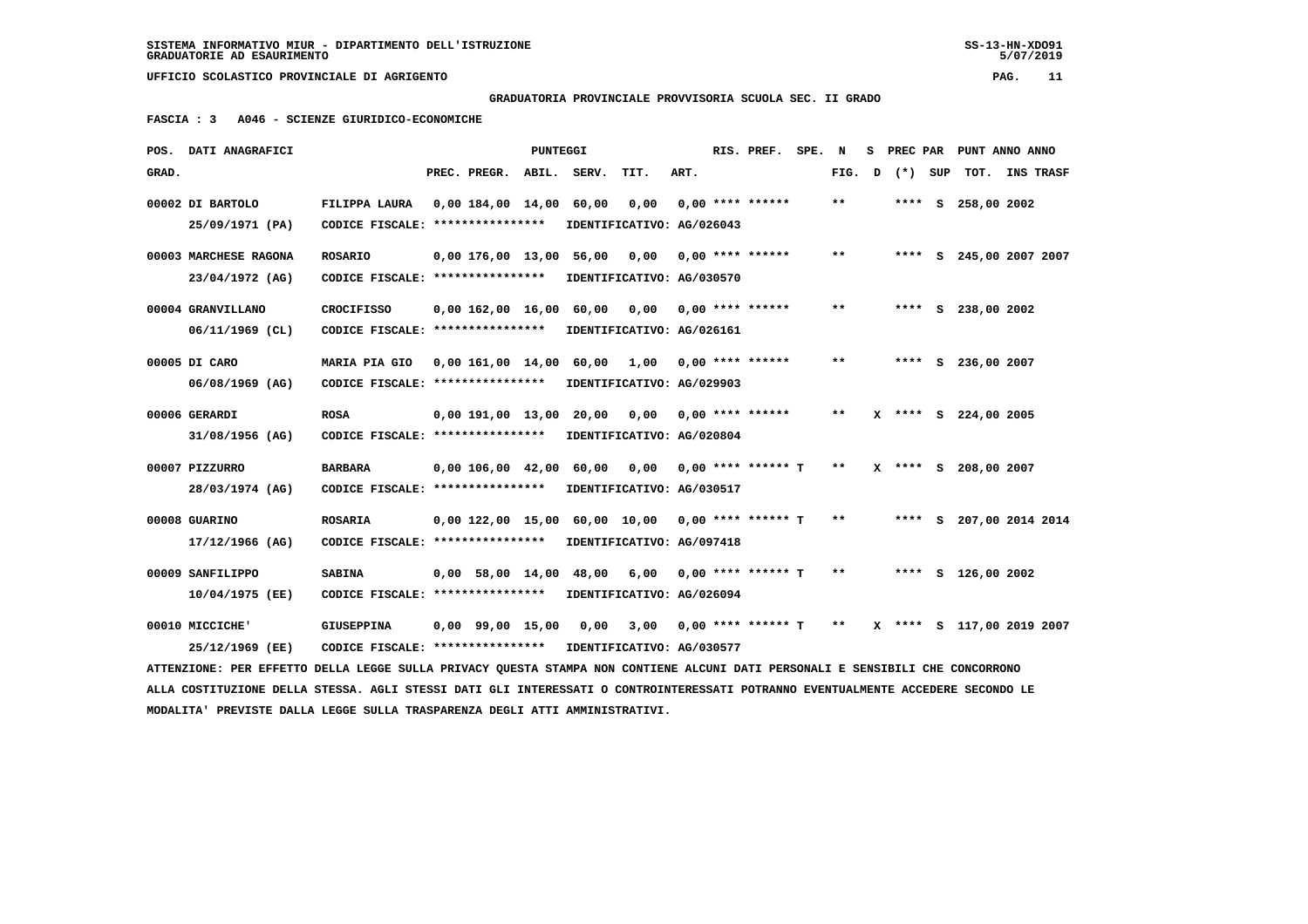**GRADUATORIA PROVINCIALE PROVVISORIA SCUOLA SEC. II GRADO**

 **FASCIA : 3 A046 - SCIENZE GIURIDICO-ECONOMICHE**

|       | POS. DATI ANAGRAFICI                                                                                                            |                                                            |      |                                | <b>PUNTEGGI</b> |                              |      |      | RIS. PREF.           | SPE. | N            | s | PREC PAR |     | PUNT ANNO ANNO   |                  |  |
|-------|---------------------------------------------------------------------------------------------------------------------------------|------------------------------------------------------------|------|--------------------------------|-----------------|------------------------------|------|------|----------------------|------|--------------|---|----------|-----|------------------|------------------|--|
| GRAD. |                                                                                                                                 |                                                            |      | PREC. PREGR.                   | ABIL.           | SERV.                        | TIT. | ART. |                      |      | FIG.         | D | $(*)$    | SUP | TOT.             | <b>INS TRASF</b> |  |
|       | 00011 TRAINA                                                                                                                    | <b>GIUSTINA</b>                                            |      | $0,00$ 95,00 14,00             |                 | 0,00                         | 0,00 |      | $0.00$ **** ******   |      | * *          |   | ****     |     | 109,00 2007 2007 |                  |  |
|       | 24/09/1971 (PA)                                                                                                                 | CODICE FISCALE: ****************                           |      |                                |                 | IDENTIFICATIVO: AG/030528    |      |      |                      |      |              |   |          |     |                  |                  |  |
|       | 00012 FERRARO                                                                                                                   | <b>ROSSELLA</b>                                            |      |                                |                 | 0,00 34,00 17,00 46,00       | 0.00 |      | $0.00$ **** ******   |      | **           |   | X **** S |     | 97,00 2014 2014  |                  |  |
|       | D 16/09/1975 (AG)                                                                                                               | CODICE FISCALE: ****************                           |      |                                |                 | IDENTIFICATIVO: AG/097498    |      |      |                      |      |              |   |          |     |                  |                  |  |
|       |                                                                                                                                 |                                                            |      |                                |                 |                              |      |      |                      |      |              |   |          |     |                  |                  |  |
|       | 00013 TRAINA                                                                                                                    | <b>ANGELA</b>                                              |      | $0.00 \quad 24.00 \quad 13.00$ |                 | 48,00                        | 0,00 |      | $0.00$ **** ******   |      | $* *$        |   | $***$ S  |     | 85,00 2007       |                  |  |
|       | 12/10/1970 (AG)                                                                                                                 | CODICE FISCALE: *****************                          |      |                                |                 | IDENTIFICATIVO: AG/030524    |      |      |                      |      |              |   |          |     |                  |                  |  |
|       | 00014 TRAMUTA                                                                                                                   | <b>FRANCESCO</b>                                           |      |                                |                 | 0,00 40,00 13,00 30,00 0,00  |      |      | $0.00$ **** ******   |      | **           |   | $***$ S  |     | 83,00 2000       |                  |  |
|       | 22/08/1965 (AG)                                                                                                                 | CODICE FISCALE: ****************                           |      |                                |                 | IDENTIFICATIVO: AG/020631    |      |      |                      |      |              |   |          |     |                  |                  |  |
|       |                                                                                                                                 |                                                            |      |                                |                 |                              |      |      |                      |      |              |   |          |     |                  |                  |  |
|       | 00015 SCLAFANI                                                                                                                  | <b>CLELIA</b>                                              |      | $0.00 \quad 24.00 \quad 16.00$ |                 | 34,00                        | 0,00 |      | $0.00$ **** ****** T |      | $\star\star$ |   | $***$ S  |     | 74,00 2019 2019  |                  |  |
|       | 06/06/1973 (AG)                                                                                                                 | CODICE FISCALE: ****************                           |      |                                |                 | IDENTIFICATIVO: AG/103552    |      |      |                      |      |              |   |          |     |                  |                  |  |
|       | 00016 DANILE                                                                                                                    | <b>ANNA</b>                                                |      | $0,00$ 46,00 13,00             |                 | 6,00                         | 0,00 |      | $0.00$ **** ******   |      | $* *$        |   | **** S   |     | 65,00 2000       |                  |  |
|       | 29/03/1959 (AG)                                                                                                                 | CODICE FISCALE: ****************                           |      |                                |                 | IDENTIFICATIVO: AG/020382    |      |      |                      |      |              |   |          |     |                  |                  |  |
|       |                                                                                                                                 |                                                            |      |                                |                 |                              |      |      |                      |      |              |   |          |     |                  |                  |  |
|       | 00017 SAVARINO                                                                                                                  | <b>GIUSEPPE</b>                                            |      | $0.00 \quad 42.00 \quad 17.00$ |                 | 0.00                         | 0.00 |      | $0.00$ **** ******   |      | $* *$        |   | **** S   |     | 59,00 2011 2011  |                  |  |
|       | $03/02/1969$ (CL)                                                                                                               | CODICE FISCALE: ****************                           |      |                                |                 | IDENTIFICATIVO: AG/095582    |      |      |                      |      |              |   |          |     |                  |                  |  |
|       | 00018 RAMPELLO                                                                                                                  | <b>CATERINA</b>                                            | 0,00 |                                | $0,00$ 15,00    | 34,00                        | 6,00 |      | $0.00$ **** ******   |      | $* *$        |   | **** S   |     | 55,00 2019 2019  |                  |  |
|       | 07/09/1970 (AG)                                                                                                                 | CODICE FISCALE: ****************                           |      |                                |                 | IDENTIFICATIVO: AG/103549    |      |      |                      |      |              |   |          |     |                  |                  |  |
|       |                                                                                                                                 |                                                            |      |                                |                 |                              |      |      |                      |      |              |   |          |     |                  |                  |  |
|       | 00019 RAGUSA                                                                                                                    | MASSIMO SEBAS                                              |      |                                |                 | $0.00$ 1.00 13.00 29.00 3.00 |      |      | $0.00$ **** ******   |      | $* *$        |   | $***$ S  |     | 46,00 2007 2007  |                  |  |
|       | 11/05/1962 (AG)                                                                                                                 | CODICE FISCALE: **************** IDENTIFICATIVO: AG/030423 |      |                                |                 |                              |      |      |                      |      |              |   |          |     |                  |                  |  |
|       | ATTENZIONE: PER EFFETTO DELLA LEGGE SULLA PRIVACY OUESTA STAMPA NON CONTIENE ALCUNI DATI PERSONALI E SENSIBILI CHE CONCORRONO   |                                                            |      |                                |                 |                              |      |      |                      |      |              |   |          |     |                  |                  |  |
|       | ALLA COSTITUZIONE DELLA STESSA. AGLI STESSI DATI GLI INTERESSATI O CONTROINTERESSATI POTRANNO EVENTUALMENTE ACCEDERE SECONDO LE |                                                            |      |                                |                 |                              |      |      |                      |      |              |   |          |     |                  |                  |  |
|       | MODALITA' PREVISTE DALLA LEGGE SULLA TRASPARENZA DEGLI ATTI AMMINISTRATIVI.                                                     |                                                            |      |                                |                 |                              |      |      |                      |      |              |   |          |     |                  |                  |  |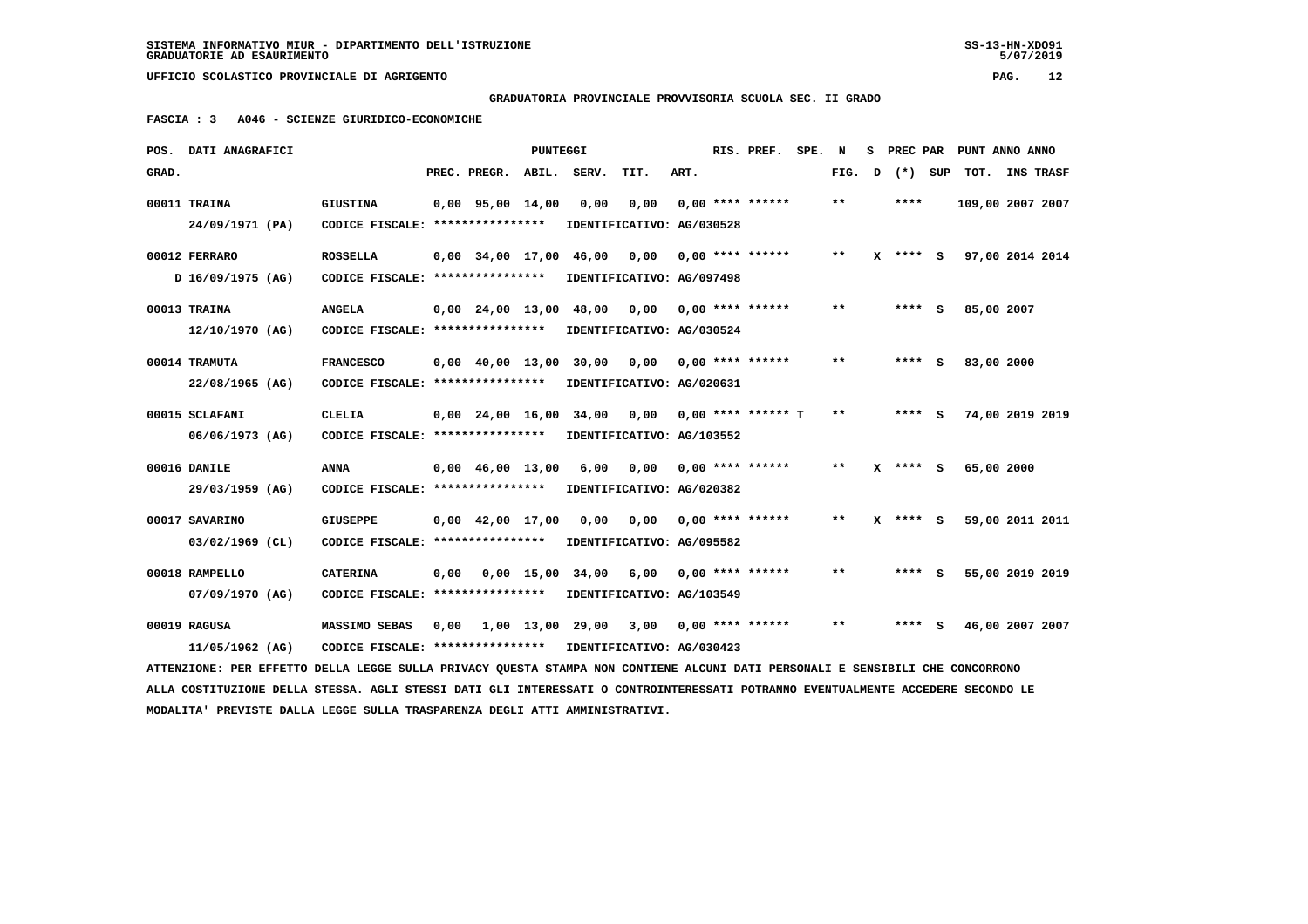## **GRADUATORIA PROVINCIALE PROVVISORIA SCUOLA SEC. II GRADO**

 **FASCIA : 3 A046 - SCIENZE GIURIDICO-ECONOMICHE**

|       | POS. DATI ANAGRAFICI                                                                                                            |                                                            |      |                    | PUNTEGGI           |                       |                           |      | RIS. PREF.         | SPE. | N            | s | PREC PAR | PUNT ANNO ANNO  |                  |  |
|-------|---------------------------------------------------------------------------------------------------------------------------------|------------------------------------------------------------|------|--------------------|--------------------|-----------------------|---------------------------|------|--------------------|------|--------------|---|----------|-----------------|------------------|--|
| GRAD. |                                                                                                                                 |                                                            |      | PREC. PREGR.       | ABIL.              | SERV.                 | TIT.                      | ART. |                    |      | FIG.         | D | (*) SUP  | TOT.            | <b>INS TRASF</b> |  |
|       | 00020 ARGENTO                                                                                                                   | TONINO                                                     |      | $0.00$ 30.00 16.00 |                    | 0,00                  | 0,00                      |      | $0.00$ **** ****** |      | $* *$        |   | X **** S | 46,00 2019      |                  |  |
|       | 01/11/1964 (EE)                                                                                                                 | CODICE FISCALE: ****************                           |      |                    |                    |                       | IDENTIFICATIVO: AG/025905 |      |                    |      |              |   |          |                 |                  |  |
|       |                                                                                                                                 |                                                            |      |                    |                    |                       |                           |      |                    |      |              |   |          |                 |                  |  |
|       | 00021 MONCADA                                                                                                                   | <b>MARIA GRAZIA</b>                                        | 0,00 |                    | $0,00 \quad 42,00$ | 0,00                  | 0,00                      |      | $0.00$ **** ****** |      | $* *$        |   | $X$ **** | 42,00 2009      |                  |  |
|       | $04/12/1978$ (AG)                                                                                                               | CODICE FISCALE: ****************                           |      |                    |                    |                       | IDENTIFICATIVO: AG/093435 |      |                    |      |              |   |          |                 |                  |  |
|       | 00022 FALCI                                                                                                                     | <b>MARIA</b>                                               | 0.00 |                    |                    | 0,00 12,00 16,00 0,00 |                           |      | $0.00$ **** ****** |      | $* *$        |   | **** S   | 28,00 2002      |                  |  |
|       | 08/04/1970 (AG)                                                                                                                 | CODICE FISCALE: ****************                           |      |                    |                    |                       | IDENTIFICATIVO: AG/026062 |      |                    |      |              |   |          |                 |                  |  |
|       |                                                                                                                                 |                                                            |      |                    |                    |                       |                           |      |                    |      |              |   |          |                 |                  |  |
|       | 00023 SCORSONE                                                                                                                  | <b>SABRINA</b>                                             | 0,00 |                    |                    | 0,00 15,00 12,00 0,00 |                           |      | $0.00$ **** ****** |      | $\star\star$ |   | $***$ S  | 27,00 2007 2007 |                  |  |
|       | 01/11/1971 (MI)                                                                                                                 | CODICE FISCALE: ****************                           |      |                    |                    |                       | IDENTIFICATIVO: AG/030340 |      |                    |      |              |   |          |                 |                  |  |
|       | 00024 CACCIATORE                                                                                                                | <b>PAOLA</b>                                               | 0,00 |                    | $0.00$ 15,00       | 10,00                 | 0,00                      |      | $0.00$ **** ****** |      | $* *$        |   | **** S   | 25,00 2002      |                  |  |
|       | 16/03/1967 (AG)                                                                                                                 | CODICE FISCALE: *****************                          |      |                    |                    |                       | IDENTIFICATIVO: AG/025928 |      |                    |      |              |   |          |                 |                  |  |
|       | 00025 LAURICELLA                                                                                                                | <b>GIUSEPPE</b>                                            |      |                    |                    |                       |                           |      | $0.00$ **** ****** |      | **           |   | $***$ S  |                 |                  |  |
|       |                                                                                                                                 |                                                            | 0,00 | 6,00 16,00         |                    | 0,00                  | 3,00                      |      |                    |      |              |   |          | 25,00 2003 2003 |                  |  |
| т     | 16/07/1971 (AG)                                                                                                                 | CODICE FISCALE: ****************                           |      |                    |                    |                       | IDENTIFICATIVO: AG/027218 |      |                    |      |              |   |          |                 |                  |  |
|       | 00026 GENTILE                                                                                                                   | <b>MARILENA</b>                                            | 0,00 |                    | $6,00 \quad 14,00$ | 0,00                  | 3,00                      |      | $0.00$ **** ****** |      | **           |   | $***$ S  | 23,00 2000      |                  |  |
|       | $02/09/1964$ (AG)                                                                                                               | CODICE FISCALE: ****************                           |      |                    |                    |                       | IDENTIFICATIVO: AG/020794 |      |                    |      |              |   |          |                 |                  |  |
|       |                                                                                                                                 |                                                            |      |                    |                    |                       |                           |      |                    |      |              |   |          |                 |                  |  |
|       | 00027 LA MARCA                                                                                                                  | <b>ANTONIETTA</b>                                          | 0,00 |                    | 3,00 12,00         | 8,00                  | 0,00                      |      | $0.00$ **** ****** |      | $* *$        |   | **** S   | 23,00 2000      |                  |  |
|       | 22/12/1964 (AG)                                                                                                                 | CODICE FISCALE: *****************                          |      |                    |                    |                       | IDENTIFICATIVO: AG/021910 |      |                    |      |              |   |          |                 |                  |  |
|       | 00028 CHIAPPARO                                                                                                                 | <b>MARIAFILI'</b>                                          | 0,00 |                    | 3,00 14,00         | 0,00                  | 0,00                      |      | $0.00$ **** ****** |      | $* *$        |   | **** S   | 17,00 2007 2007 |                  |  |
|       | 15/04/1969 (AG)                                                                                                                 | CODICE FISCALE: **************** IDENTIFICATIVO: AG/030163 |      |                    |                    |                       |                           |      |                    |      |              |   |          |                 |                  |  |
|       | ATTENZIONE: PER EFFETTO DELLA LEGGE SULLA PRIVACY QUESTA STAMPA NON CONTIENE ALCUNI DATI PERSONALI E SENSIBILI CHE CONCORRONO   |                                                            |      |                    |                    |                       |                           |      |                    |      |              |   |          |                 |                  |  |
|       | ALLA COSTITUZIONE DELLA STESSA. AGLI STESSI DATI GLI INTERESSATI O CONTROINTERESSATI POTRANNO EVENTUALMENTE ACCEDERE SECONDO LE |                                                            |      |                    |                    |                       |                           |      |                    |      |              |   |          |                 |                  |  |
|       | MODALITA' PREVISTE DALLA LEGGE SULLA TRASPARENZA DEGLI ATTI AMMINISTRATIVI.                                                     |                                                            |      |                    |                    |                       |                           |      |                    |      |              |   |          |                 |                  |  |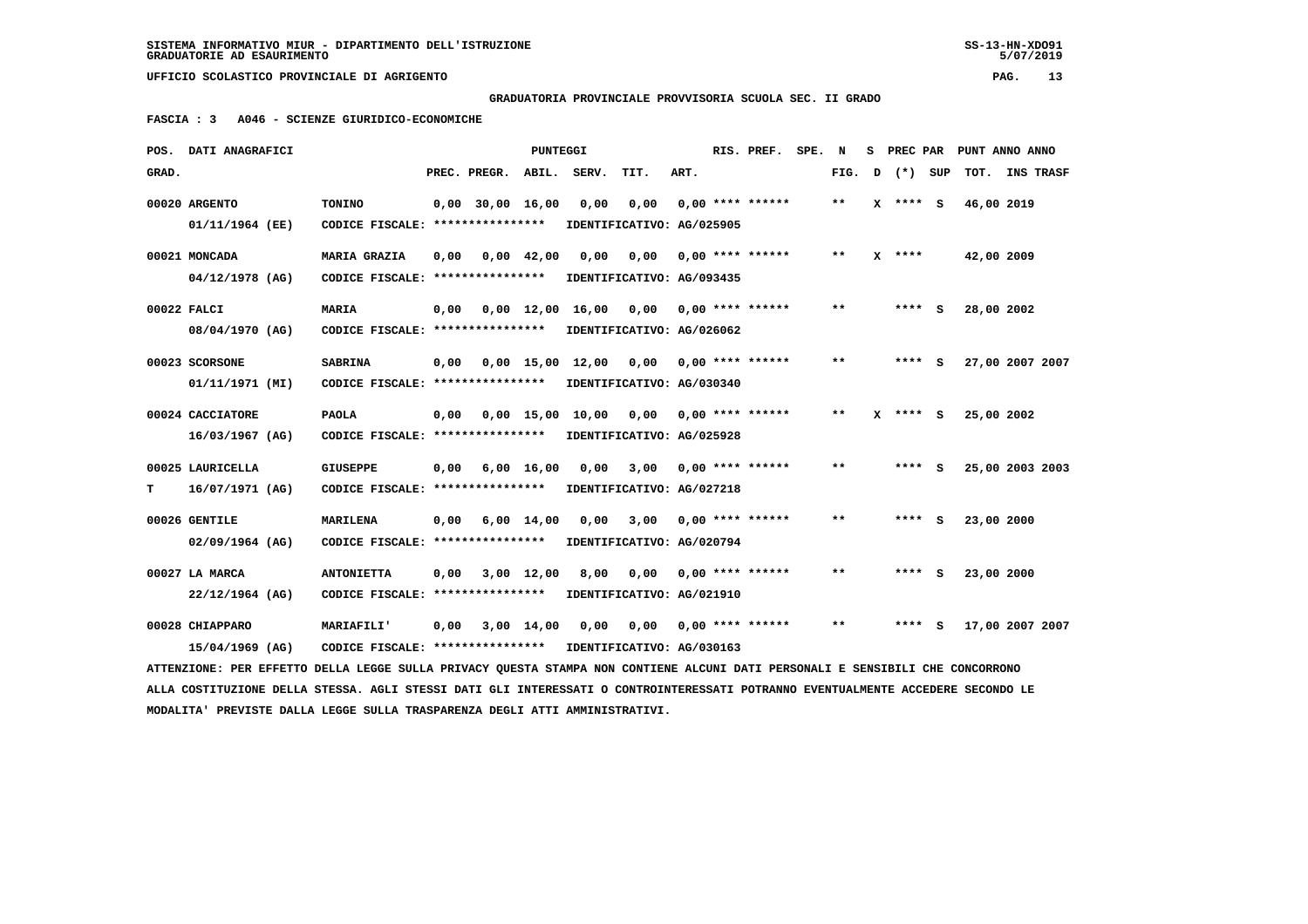**GRADUATORIA PROVINCIALE PROVVISORIA SCUOLA SEC. II GRADO**

 **FASCIA : 3 A046 - SCIENZE GIURIDICO-ECONOMICHE**

|            | POS. DATI ANAGRAFICI                                                                                                            |                                                            |      |                          | PUNTEGGI |                                                                 |      |      | RIS. PREF.                      | SPE. N |        |              | S PREC PAR PUNT ANNO ANNO |  |
|------------|---------------------------------------------------------------------------------------------------------------------------------|------------------------------------------------------------|------|--------------------------|----------|-----------------------------------------------------------------|------|------|---------------------------------|--------|--------|--------------|---------------------------|--|
| GRAD.      |                                                                                                                                 |                                                            |      | PREC. PREGR. ABIL. SERV. |          |                                                                 | TIT. | ART. |                                 |        | FIG. D | (*) SUP      | TOT. INS TRASF            |  |
| 00029 CACI |                                                                                                                                 | CARMELA TIZIA                                              | 0,00 | 0,00 16,00               |          | 0,00                                                            | 0,00 |      | 0,00 **** ******                |        | $* *$  | $X$ **** $S$ | 16,00 2002                |  |
|            | 25/11/1968 (AG)                                                                                                                 | CODICE FISCALE: *****************                          |      |                          |          | IDENTIFICATIVO: AG/025930                                       |      |      |                                 |        |        |              |                           |  |
|            | 00030 AMOROSO                                                                                                                   | ILARIA                                                     | 0,00 |                          |          | 0,00 16,00 0,00                                                 |      |      | $0,00$ $0,00$ **** ******       |        | $***$  | $***$ S      | 16,00 2019 2004           |  |
|            | 20/11/1974 (AG)                                                                                                                 | CODICE FISCALE: **************** IDENTIFICATIVO: AG/027577 |      |                          |          |                                                                 |      |      |                                 |        |        |              |                           |  |
|            | 00031 GUELI                                                                                                                     | ALFONSA MARIA                                              |      |                          |          | 0,00  0,00  15,00  0,00  0,00  0,00  ****  ******               |      |      |                                 |        | **     | $X$ ****     | 15,00 2007 2007           |  |
|            | 09/03/1970 (AG)                                                                                                                 | CODICE FISCALE: ****************                           |      |                          |          | IDENTIFICATIVO: AG/030148                                       |      |      |                                 |        |        |              |                           |  |
|            |                                                                                                                                 |                                                            |      |                          |          |                                                                 |      |      |                                 |        |        |              |                           |  |
|            | 00032 GUZZARDO<br>24/12/1973 (PA)                                                                                               | <b>FRANCESCA</b><br>CODICE FISCALE: *****************      | 0,00 |                          |          | 0,00 15,00 0,00<br>IDENTIFICATIVO: AG/103542                    |      |      | 0,00 0,00 **** ******           |        | $***$  | $X$ **** $S$ | 15,00 2019 2019           |  |
|            |                                                                                                                                 |                                                            |      |                          |          |                                                                 |      |      |                                 |        |        |              |                           |  |
|            | 00033 DI STEFANO                                                                                                                | CLAUDIO                                                    |      |                          |          | 0,00  0,00  15,00  0,00  0,00  0,00  ****  ******               |      |      |                                 |        | $* *$  | X **** S     | 15,00 2019                |  |
|            | 10/09/1964 (AG)                                                                                                                 | CODICE FISCALE: ****************                           |      |                          |          | IDENTIFICATIVO: AG/026057                                       |      |      |                                 |        |        |              |                           |  |
|            | 00034 BURGIO                                                                                                                    | <b>MICHELE</b>                                             | 0,00 |                          |          | 0,00 15,00 0,00                                                 |      |      | $0,00$ $0,00$ **** ******       |        | $***$  | $***$ S      | 15,00 2019                |  |
|            | 27/01/1965 (AG)                                                                                                                 | CODICE FISCALE: *****************                          |      |                          |          | IDENTIFICATIVO: AG/025922                                       |      |      |                                 |        |        |              |                           |  |
|            | 00035 LA RUSSA                                                                                                                  | ROSARIO GIOAC                                              |      |                          |          | 0,00  0,00  14,00  0,00  0,00  0,00  ****  ******               |      |      |                                 |        | $***$  | $X$ **** S   | 14,00 2000                |  |
|            | 15/11/1965 (AG)                                                                                                                 | CODICE FISCALE: *****************                          |      |                          |          | IDENTIFICATIVO: AG/020446                                       |      |      |                                 |        |        |              |                           |  |
|            | 00036 GIGLIA                                                                                                                    | GIOACHINO FAB                                              | 0,00 |                          |          | 0,00 14,00 0,00                                                 |      |      | $0.00$ $0.00$ $***$ **** ****** |        | **     | $***$ S      | 14,00 2000                |  |
|            | 24/02/1972 (AG)                                                                                                                 | CODICE FISCALE: **************** IDENTIFICATIVO: AG/020825 |      |                          |          |                                                                 |      |      |                                 |        |        |              |                           |  |
|            |                                                                                                                                 |                                                            |      |                          |          |                                                                 |      |      |                                 |        |        |              |                           |  |
|            | 00037 VENEZIANO                                                                                                                 | <b>CALOGERO</b>                                            |      |                          |          | $0,00$ $0,00$ $13,00$ $0,00$ $0,00$ $0,00$ $***$ **** ****** ** |      |      |                                 |        |        | X **** S     | 13,00 2019 2019           |  |
|            | 15/12/1970 (AG)                                                                                                                 | CODICE FISCALE: **************** IDENTIFICATIVO: AG/103563 |      |                          |          |                                                                 |      |      |                                 |        |        |              |                           |  |
|            | ATTENZIONE: PER EFFETTO DELLA LEGGE SULLA PRIVACY QUESTA STAMPA NON CONTIENE ALCUNI DATI PERSONALI E SENSIBILI CHE CONCORRONO   |                                                            |      |                          |          |                                                                 |      |      |                                 |        |        |              |                           |  |
|            | ALLA COSTITUZIONE DELLA STESSA. AGLI STESSI DATI GLI INTERESSATI O CONTROINTERESSATI POTRANNO EVENTUALMENTE ACCEDERE SECONDO LE |                                                            |      |                          |          |                                                                 |      |      |                                 |        |        |              |                           |  |

 **MODALITA' PREVISTE DALLA LEGGE SULLA TRASPARENZA DEGLI ATTI AMMINISTRATIVI.**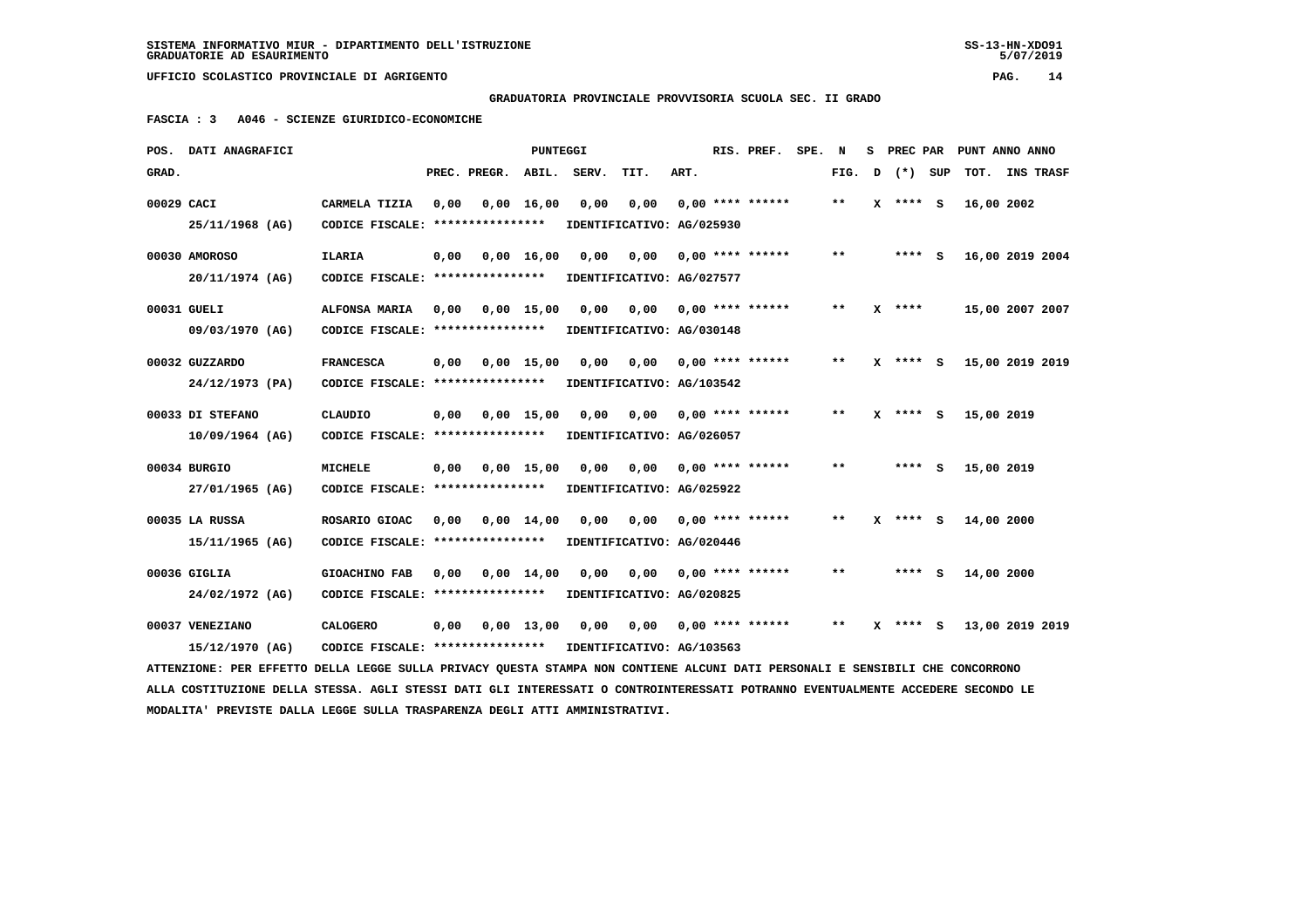| SISTEMA INFORMATIVO MIUR - DIPARTIMENTO DELL'ISTRUZIONE<br>GRADUATORIE AD ESAURIMENTO |                                   |      |              |          |       |                                                          |      |  |                    |        |        |    |          |     | $SS-13-HN-XDO91$ |      | 5/07/2019 |
|---------------------------------------------------------------------------------------|-----------------------------------|------|--------------|----------|-------|----------------------------------------------------------|------|--|--------------------|--------|--------|----|----------|-----|------------------|------|-----------|
| UFFICIO SCOLASTICO PROVINCIALE DI AGRIGENTO                                           |                                   |      |              |          |       |                                                          |      |  |                    |        |        |    |          |     |                  | PAG. | 15        |
|                                                                                       |                                   |      |              |          |       | GRADUATORIA PROVINCIALE PROVVISORIA SCUOLA SEC. II GRADO |      |  |                    |        |        |    |          |     |                  |      |           |
| A046 - SCIENZE GIURIDICO-ECONOMICHE<br>FASCIA : 3                                     |                                   |      |              |          |       |                                                          |      |  |                    |        |        |    |          |     |                  |      |           |
| DATI ANAGRAFICI<br>POS.                                                               |                                   |      |              | PUNTEGGI |       |                                                          |      |  | RIS. PREF.         | SPE. N |        | S. | PREC PAR |     | PUNT ANNO ANNO   |      |           |
| GRAD.                                                                                 |                                   |      | PREC. PREGR. | ABIL.    | SERV. | TIT.                                                     | ART. |  |                    |        | FIG. D |    | $(* )$   | SUP | TOT.             |      | INS TRASF |
| 00038 NICOTRA                                                                         | <b>ANGELO</b>                     | 0.00 | 0,00         | 12,00    | 0,00  | 0,00                                                     |      |  | $0.00$ **** ****** |        | $* *$  |    | ****     | s   | 12,00 2002       |      |           |
| 07/09/1960 (AG)                                                                       | CODICE FISCALE: ***************** |      |              |          |       | IDENTIFICATIVO: AG/025994                                |      |  |                    |        |        |    |          |     |                  |      |           |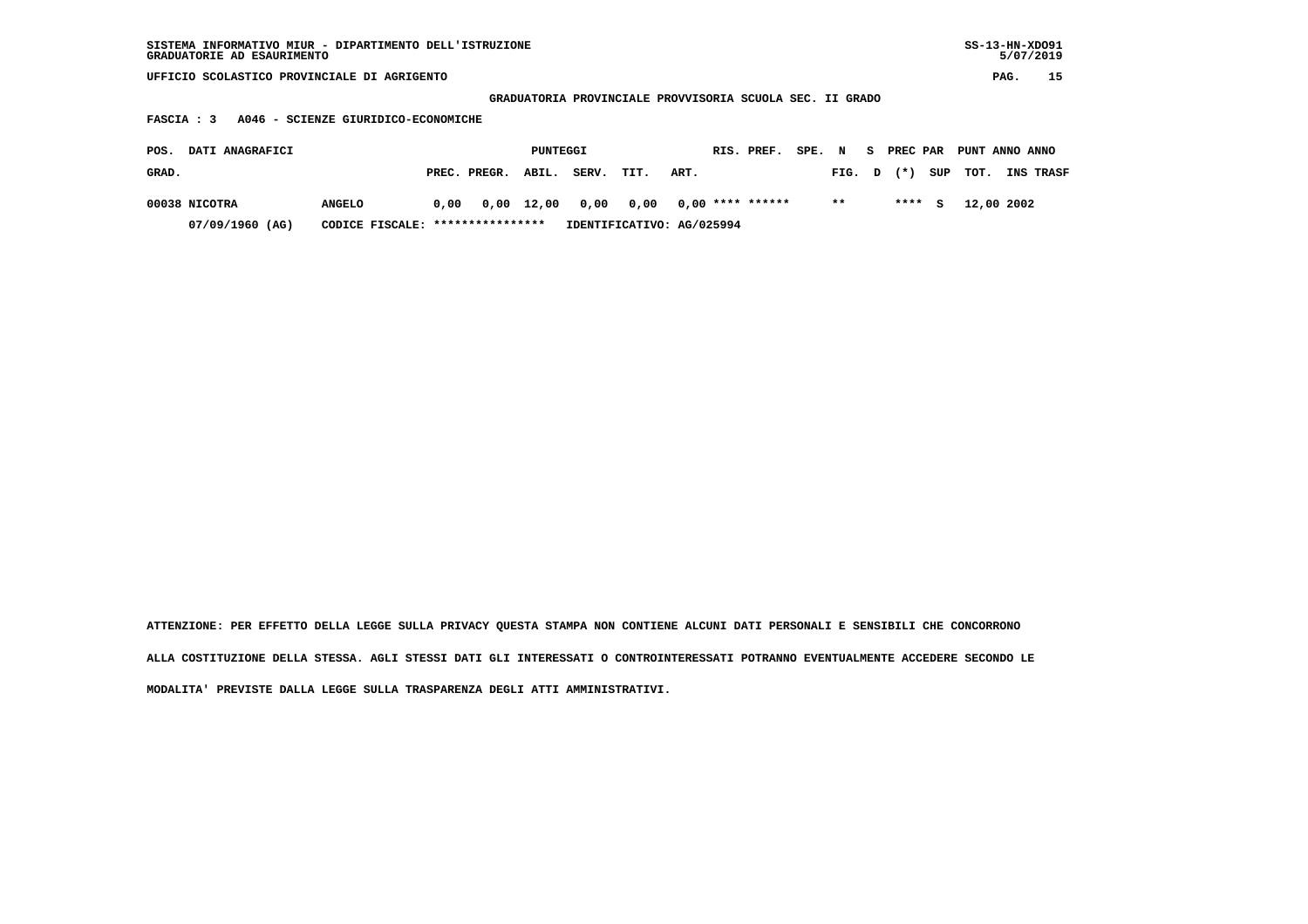**GRADUATORIA PROVINCIALE PROVVISORIA SCUOLA SEC. II GRADO**

 **FASCIA : 3 A047 - SCIENZE MATEMATICHE APPLICATE**

| POS.  | DATI ANAGRAFICI                    |                                           |      |                    | PUNTEGGI   |       |                                   |      | RIS. PREF.         | SPE. | N      | s. | PREC PAR |     | PUNT ANNO ANNO |                 |
|-------|------------------------------------|-------------------------------------------|------|--------------------|------------|-------|-----------------------------------|------|--------------------|------|--------|----|----------|-----|----------------|-----------------|
| GRAD. |                                    |                                           |      | PREC. PREGR.       | ABIL.      | SERV. | TIT.                              | ART. |                    |      | FIG. D |    | $(*)$    | SUP | тот.           | INS TRASF       |
|       | 00001 MICCICHE'<br>21/06/1965 (AG) | LUCIA<br>CODICE FISCALE: **************** | 0.00 |                    | 0,00 12,00 | 20,00 | 0.00<br>IDENTIFICATIVO: AG/103544 |      | $0.00$ **** ****** |      | $* *$  |    | ****     | s   |                | 32,00 2019 2019 |
|       |                                    |                                           |      |                    |            |       |                                   |      |                    |      |        |    |          |     |                |                 |
|       | 00002 SCIBETTA                     | <b>ROSALIA</b>                            |      | $0,00$ 17,00 14,00 |            | 0,00  | 0,00                              |      | $0.00$ **** ****** |      | $***$  |    | ****     | s   | 31,00 2000     |                 |
|       | 23/12/1962 (AG)                    | CODICE FISCALE: *****************         |      |                    |            |       | IDENTIFICATIVO: AG/020496         |      |                    |      |        |    |          |     |                |                 |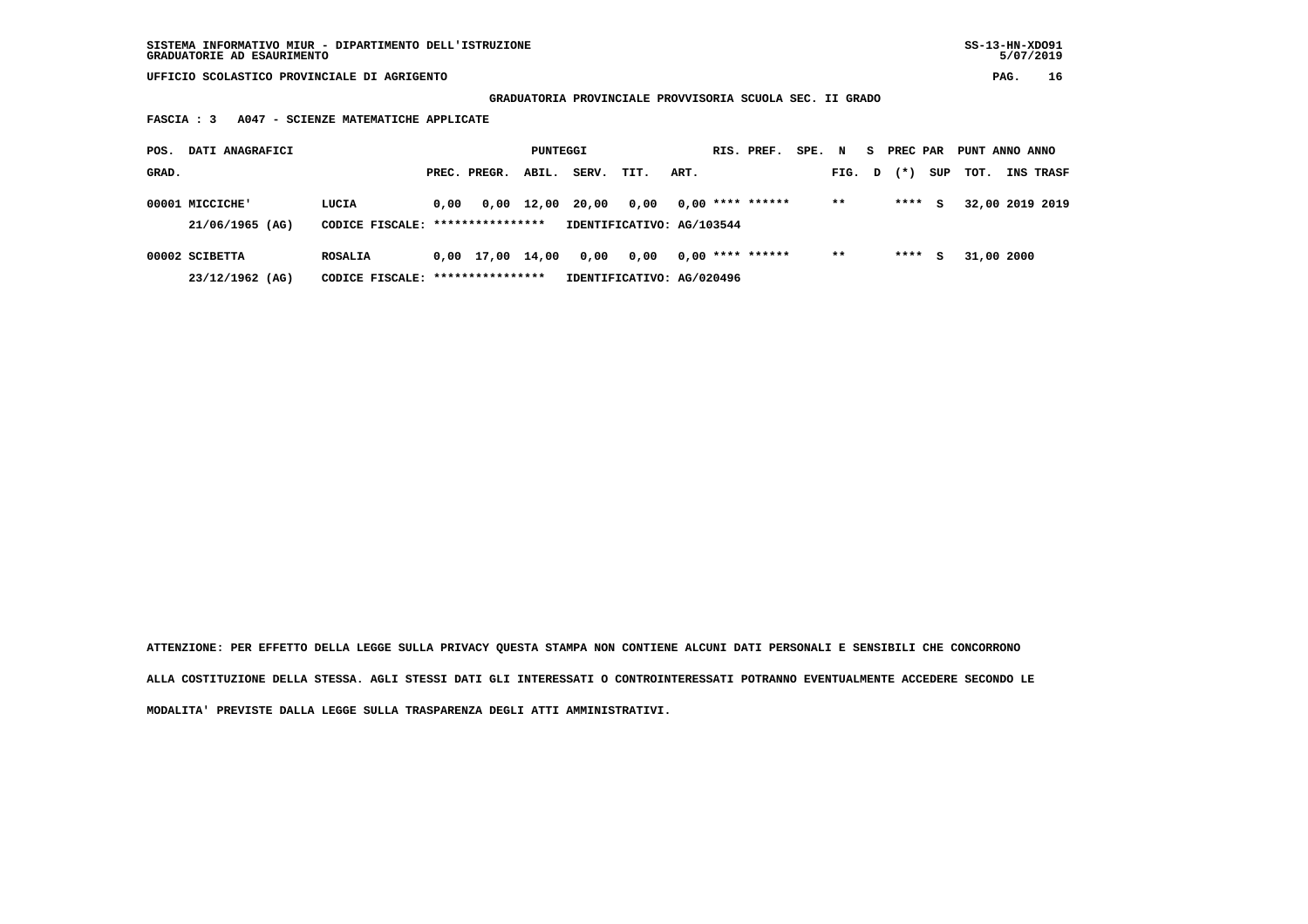**GRADUATORIA PROVINCIALE PROVVISORIA SCUOLA SEC. II GRADO**

 **FASCIA : 3 A050 - SCIENZE NATURALI, CHIMICHE E BIOLOGICHE**

|       | POS. DATI ANAGRAFICI                                                                                                            |                                                            |                                | <b>PUNTEGGI</b> |                        |                           |      | RIS. PREF.                | SPE. | N      | s | <b>PREC PAR</b> |                      | PUNT ANNO ANNO          |
|-------|---------------------------------------------------------------------------------------------------------------------------------|------------------------------------------------------------|--------------------------------|-----------------|------------------------|---------------------------|------|---------------------------|------|--------|---|-----------------|----------------------|-------------------------|
| GRAD. |                                                                                                                                 |                                                            | PREC. PREGR.                   |                 | ABIL. SERV.            | TIT.                      | ART. |                           |      | FIG. D |   | (*) SUP         | TOT.                 | INS TRASF               |
|       | 00001 TORTORICI                                                                                                                 | <b>ERIKA</b>                                               | $0,00$ $93,00$ $42,00$         |                 | 60,00                  | 0,00                      |      | $0.00$ **** ******        |      | $***$  |   |                 |                      | **** S 195,00 2011 2011 |
|       | 12/05/1977 (AG)                                                                                                                 | CODICE FISCALE: ****************                           |                                |                 |                        | IDENTIFICATIVO: AG/095418 |      |                           |      |        |   |                 |                      |                         |
|       | 00002 MONTALBANO                                                                                                                | <b>CINZIA</b>                                              | 0,00 117,00 15,00 60,00        |                 |                        | 1,00                      |      | $0.00$ **** ******        |      | $* *$  |   |                 |                      | **** S 193,00 2014 2014 |
|       | 25/01/1976 (AG)                                                                                                                 | CODICE FISCALE: ****************                           |                                |                 |                        | IDENTIFICATIVO: AG/097462 |      |                           |      |        |   |                 |                      |                         |
|       | 00003 NAPOLI                                                                                                                    | <b>MARIA RITA</b>                                          | 0,00 106,00 16,00              |                 | 58,00                  | 0,00                      |      | $0.00$ **** ******        |      | $***$  |   |                 | X **** S 180,00 2007 |                         |
|       | 25/06/1973 (AG)                                                                                                                 | CODICE FISCALE: *****************                          |                                |                 |                        | IDENTIFICATIVO: AG/030397 |      |                           |      |        |   |                 |                      |                         |
|       | 00004 TORNAMBE                                                                                                                  | VALENTINA                                                  | $0.00$ $36.00$ $16.00$ $60.00$ |                 |                        |                           |      | $0,00$ $0,00$ **** ****** |      | $* *$  |   | ****            | 112,00 2019          |                         |
| т     | $06/12/1978$ (PA)                                                                                                               | CODICE FISCALE: *****************                          |                                |                 |                        | IDENTIFICATIVO: AG/103168 |      |                           |      |        |   |                 |                      |                         |
|       | 00005 ALAIMO                                                                                                                    | VALERIA                                                    | 0,00 72,00 15,00 12,00         |                 |                        | 0,00                      |      | $0.00$ **** ******        |      | $* *$  |   | **** S          | 99,00 2019           |                         |
|       | 08/01/1962 (AG)                                                                                                                 | CODICE FISCALE: ****************                           |                                |                 |                        | IDENTIFICATIVO: AG/021236 |      |                           |      |        |   |                 |                      |                         |
|       | 00006 PELLITTERI                                                                                                                | <b>NAZARENO</b>                                            | $0,00$ 28,00 12,00 40,00       |                 |                        |                           |      | $0,00$ $0,00$ **** ****** |      | **     |   | X **** S        | 80,00 2007           |                         |
|       | 05/10/1970 (AG)                                                                                                                 | CODICE FISCALE: ****************                           |                                |                 |                        | IDENTIFICATIVO: AG/030489 |      |                           |      |        |   |                 |                      |                         |
|       | 00007 PINELLI                                                                                                                   | <b>DANIELA</b>                                             | $0,00$ $62,00$ $12,00$         |                 | 0.00                   | 0.00                      |      | $0.00$ **** ******        |      | $* *$  | x | ****            |                      | 74,00 2019 2019         |
|       | 05/07/1972 (AG)                                                                                                                 | CODICE FISCALE: ****************                           |                                |                 |                        | IDENTIFICATIVO: AG/103547 |      |                           |      |        |   |                 |                      |                         |
|       | 00008 MARCHICA                                                                                                                  | <b>CALOGERA</b>                                            |                                |                 | 0,00 39,00 14,00 12,00 | 0,00                      |      | $0.00$ **** ******        |      | $* *$  |   | **** S          | 65,00 2000           |                         |
|       | 07/10/1958 (AG)                                                                                                                 | CODICE FISCALE: ****************                           |                                |                 |                        | IDENTIFICATIVO: AG/022271 |      |                           |      |        |   |                 |                      |                         |
|       | 00009 MARINELLO                                                                                                                 | <b>ROSA</b>                                                | $0.00$ 36.00 17.00             |                 | 0,00                   | 0,00                      |      | $0.00$ **** ******        |      | $* *$  |   | ****            | 53,00 2019           |                         |
| т     | 21/02/1984 (AG)                                                                                                                 | CODICE FISCALE: **************** IDENTIFICATIVO: AG/103125 |                                |                 |                        |                           |      |                           |      |        |   |                 |                      |                         |
|       | ATTENZIONE: PER EFFETTO DELLA LEGGE SULLA PRIVACY OUESTA STAMPA NON CONTIENE ALCUNI DATI PERSONALI E SENSIBILI CHE CONCORRONO   |                                                            |                                |                 |                        |                           |      |                           |      |        |   |                 |                      |                         |
|       | ALLA COSTITUZIONE DELLA STESSA. AGLI STESSI DATI GLI INTERESSATI O CONTROINTERESSATI POTRANNO EVENTUALMENTE ACCEDERE SECONDO LE |                                                            |                                |                 |                        |                           |      |                           |      |        |   |                 |                      |                         |
|       | MODALITA' PREVISTE DALLA LEGGE SULLA TRASPARENZA DEGLI ATTI AMMINISTRATIVI.                                                     |                                                            |                                |                 |                        |                           |      |                           |      |        |   |                 |                      |                         |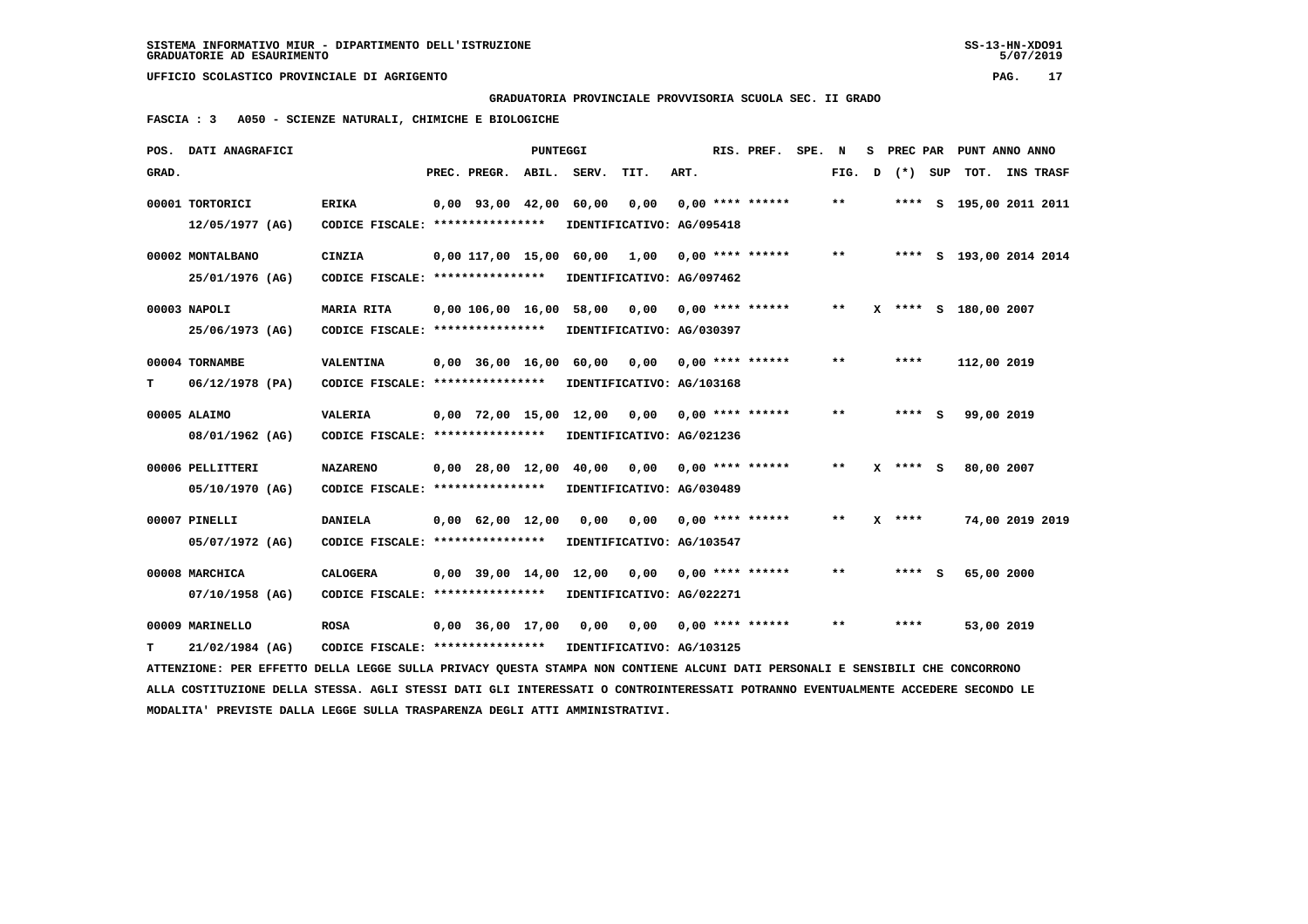**GRADUATORIA PROVINCIALE PROVVISORIA SCUOLA SEC. II GRADO**

 **FASCIA : 3 A050 - SCIENZE NATURALI, CHIMICHE E BIOLOGICHE**

| POS.       | DATI ANAGRAFICI |                                   |      |                                | PUNTEGGI           |       |                           |      | RIS. PREF.         | SPE. | N     | s | PREC PAR       |     | PUNT ANNO ANNO  |           |
|------------|-----------------|-----------------------------------|------|--------------------------------|--------------------|-------|---------------------------|------|--------------------|------|-------|---|----------------|-----|-----------------|-----------|
| GRAD.      |                 |                                   |      | PREC. PREGR.                   | ABIL.              | SERV. | TIT.                      | ART. |                    |      |       |   | FIG. $D$ $(*)$ | SUP | TOT.            | INS TRASF |
| 00010 SALA |                 | MICHELA                           |      | $0,00 \quad 12,00 \quad 18,00$ |                    | 0,00  | 0,00                      |      | $0,00$ **** ****** |      | $* *$ |   | ****           |     | 30,00 2019      |           |
| т          | 28/10/1984 (PA) | CODICE FISCALE: ***************** |      |                                |                    |       | IDENTIFICATIVO: AG/102621 |      |                    |      |       |   |                |     |                 |           |
|            | 00011 TRIASSI   | <b>GABRIELE</b>                   | 0,00 | 20,00                          | 6,00               | 0,00  | 0,00                      |      | $0.00$ **** ****** |      | $* *$ |   | ****           | s   | 26,00 2019      |           |
|            | 17/04/1972 (AG) | CODICE FISCALE: ***************** |      |                                |                    |       | IDENTIFICATIVO: AG/030545 |      |                    |      |       |   |                |     |                 |           |
|            | 00012 PENNICA   | <b>FLAVIA</b>                     | 0,00 |                                | $0,00 \quad 17,00$ | 0,00  | 0,00                      |      | $0.00$ **** ****** |      | $***$ |   | ****           |     | 17,00 2019      |           |
| т          | 15/06/1989 (AG) | CODICE FISCALE: ***************** |      |                                |                    |       | IDENTIFICATIVO: AG/101748 |      |                    |      |       |   |                |     |                 |           |
|            | 00013 MUSSO     | <b>GIUSEPPE</b>                   | 0,00 |                                | $3,00$ 13,00       | 0,00  | 0,00                      |      | $0.00$ **** ****** |      | $***$ |   | ****           |     | 16,00 2014 2014 |           |
|            | 20/05/1955 (AG) | CODICE FISCALE: ***************** |      |                                |                    |       | IDENTIFICATIVO: AG/097467 |      |                    |      |       |   |                |     |                 |           |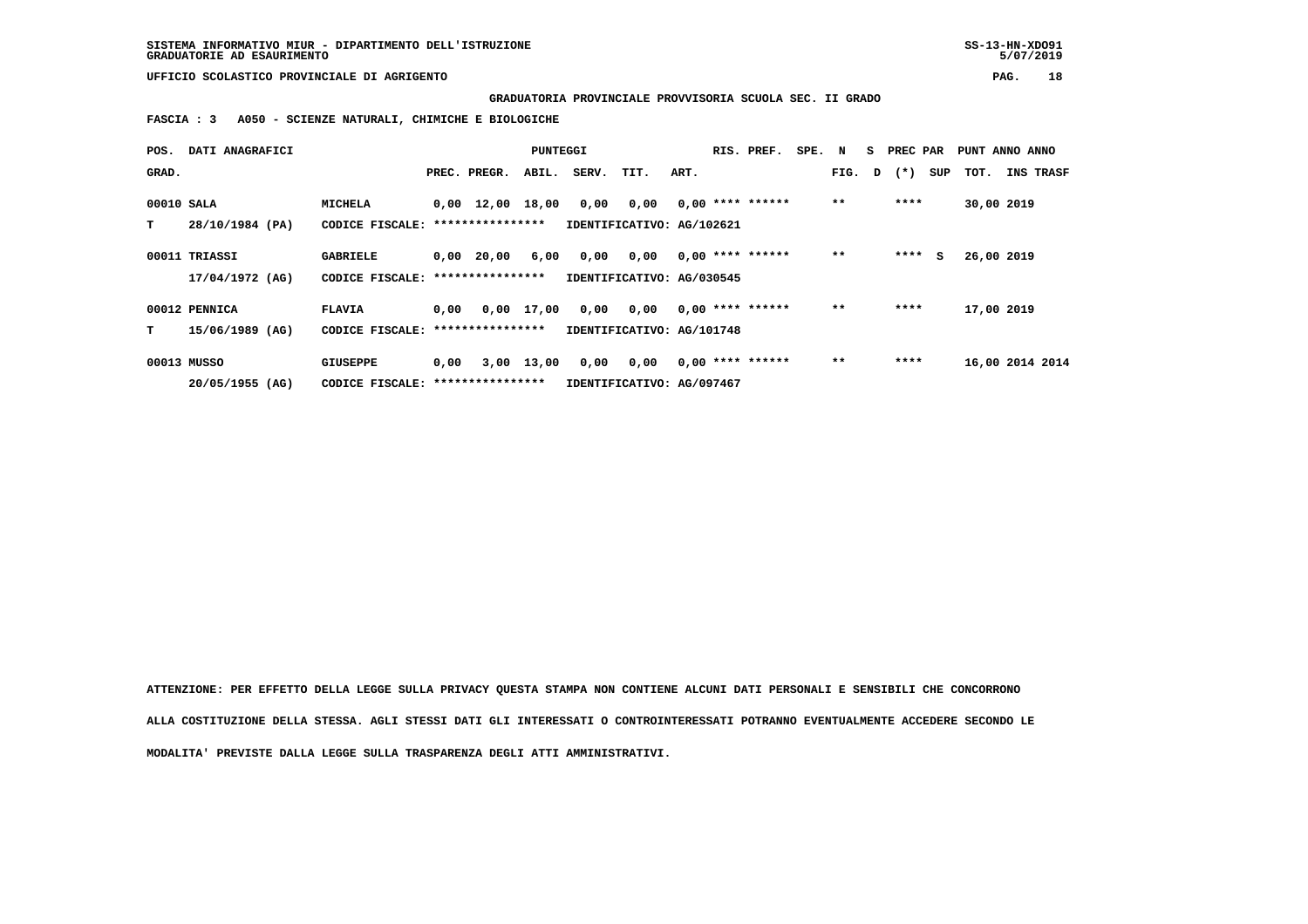**GRADUATORIA PROVINCIALE PROVVISORIA SCUOLA SEC. II GRADO**

 **FASCIA : 3 A051 - SCIENZE, TECNOLOGIE E TECNICHE AGRARIE**

| POS.  | DATI ANAGRAFICI  |                                   |      |                     | PUNTEGGI   |       |                           |      | RIS. PREF.         | SPE. N |        | S PREC PAR |     | PUNT ANNO ANNO |                  |
|-------|------------------|-----------------------------------|------|---------------------|------------|-------|---------------------------|------|--------------------|--------|--------|------------|-----|----------------|------------------|
| GRAD. |                  |                                   |      | PREC. PREGR.        | ABIL.      | SERV. | TIT.                      | ART. |                    |        | FIG. D | $(*)$      | SUP | тот.           | <b>INS TRASF</b> |
|       | 00001 MORTELLARO | <b>ANGELA</b>                     |      | 0,00 96,00 18,00    |            | 60.00 | 3,00                      |      | $0,00$ **** ****** |        | $* *$  | ****       |     | 177,00 2019    |                  |
| т     | 20/03/1976 (PA)  | CODICE FISCALE: ***************** |      |                     |            |       | IDENTIFICATIVO: AG/101437 |      |                    |        |        |            |     |                |                  |
|       | 00002 GIGLIA     | GIOVANNI                          |      | $0.00$ 130.00 17.00 |            | 0,00  | 0,00                      |      | $0,00$ **** ****** |        | $**$   | ****       | S.  | 147,00 2007    |                  |
|       | 22/02/1969 (PA)  | CODICE FISCALE: ****************  |      |                     |            |       | IDENTIFICATIVO: AG/030123 |      |                    |        |        |            |     |                |                  |
|       | $00003$ CIULLA   | <b>SALVATORE</b>                  | 0,00 |                     | 0,00 18,00 | 36,00 | 0,00                      |      | $0,00$ **** ****** |        | $* *$  | ****       |     | 54,00 2019     |                  |
| т     | 08/06/1976 (AG)  | CODICE FISCALE:                   |      | ****************    |            |       | IDENTIFICATIVO: AG/093419 |      |                    |        |        |            |     |                |                  |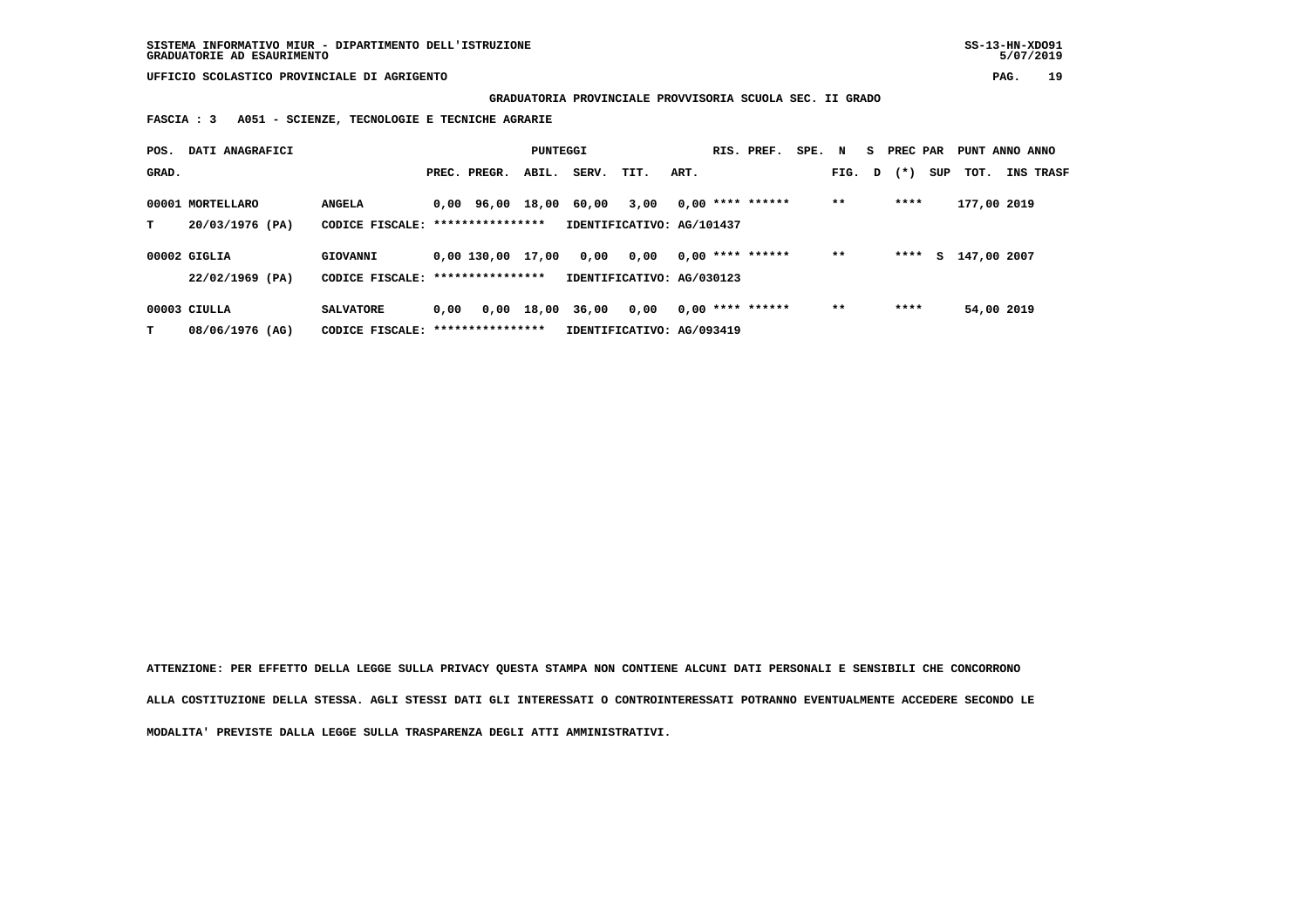| SISTEMA INFORMATIVO MIUR - DIPARTIMENTO DELL'ISTRUZIONE | $SS-13-HN-XDO91$ |
|---------------------------------------------------------|------------------|
| GRADUATORIE AD ESAURIMENTO                              | 5/07/2019        |
|                                                         |                  |

 **GRADUATORIA PROVINCIALE PROVVISORIA SCUOLA SEC. II GRADO**

 **FASCIA : 3 A052 - SCIENZE, TECNOLOGIE E TECNICHE DI PRODUZIONI ANIMALI**

| POS.  | DATI ANAGRAFICI |                                  |      |                    | PUNTEGGI |            |                           |      | RIS. PREF.       | SPE. N |       |      | S PREC PAR PUNT ANNO ANNO |                  |
|-------|-----------------|----------------------------------|------|--------------------|----------|------------|---------------------------|------|------------------|--------|-------|------|---------------------------|------------------|
| GRAD. |                 |                                  |      | PREC. PREGR. ABIL. |          | SERV. TIT. |                           | ART. |                  |        |       |      | FIG. $D$ $(*)$ SUP TOT.   | <b>INS TRASF</b> |
|       | 00001 MUSSO     | <b>GIUSEPPE</b>                  | 0.00 | 3,00 13,00         |          | 0,00 0,00  |                           |      | 0,00 **** ****** |        | $* *$ | **** |                           | 16,00 2014 2014  |
|       | 20/05/1955 (AG) | CODICE FISCALE: **************** |      |                    |          |            | IDENTIFICATIVO: AG/097467 |      |                  |        |       |      |                           |                  |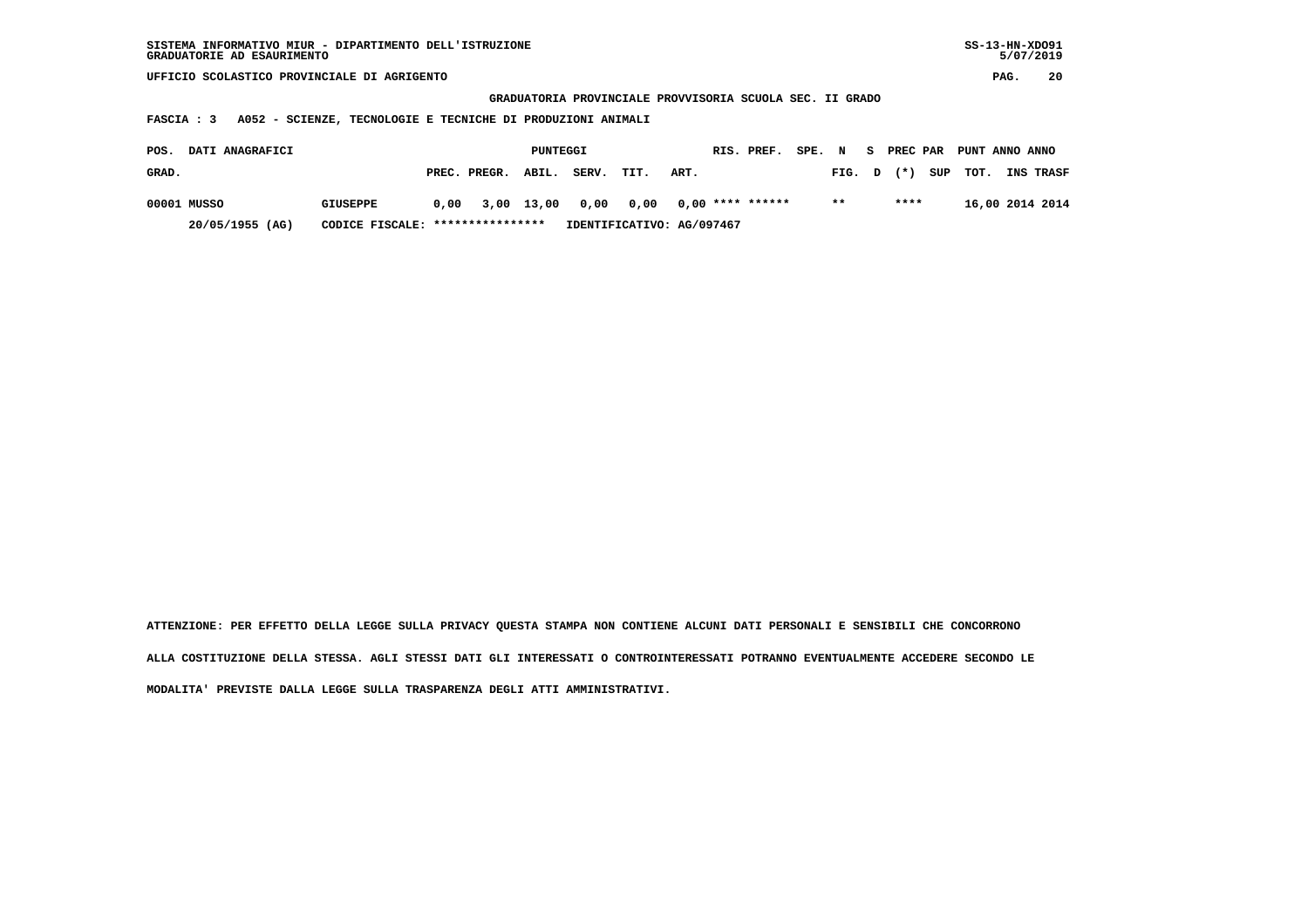**SISTEMA INFORMATIVO MIUR - DIPARTIMENTO DELL'ISTRUZIONE SS-13-HN-XDO91 GRADUATORIE AD ESAURIMENTO 5/07/2019**

 $5/07/2019$ 

 **UFFICIO SCOLASTICO PROVINCIALE DI AGRIGENTO PAG. 21**

 **GRADUATORIA PROVINCIALE PROVVISORIA SCUOLA SEC. II GRADO**

 **FASCIA : 3 A054 - STORIA DELL'ARTE**

| POS.  | DATI ANAGRAFICI                      |                                                   |      |                                        | PUNTEGGI   |                  |                                   |      | RIS. PREF.         | SPE. N |        | S. | PREC PAR |     | PUNT ANNO ANNO  |           |
|-------|--------------------------------------|---------------------------------------------------|------|----------------------------------------|------------|------------------|-----------------------------------|------|--------------------|--------|--------|----|----------|-----|-----------------|-----------|
| GRAD. |                                      |                                                   |      | PREC. PREGR.                           | ABIL.      | SERV.            | TIT.                              | ART. |                    |        | FIG. D |    | $(*)$    | SUP | тот.            | INS TRASF |
|       | 00001 MICCICHE'<br>$13/03/1961$ (AG) | <b>VINCENZO</b><br>CODICE FISCALE:                | 0.00 | ****************                       | 3,00 14,00 | 36,00            | 3,00<br>IDENTIFICATIVO: AG/025965 |      | $0,00$ **** ****** |        | $* *$  | x  | ****     | s   | 56,00 2007      |           |
|       | 00002 NARBONE<br>05/05/1960 (AG)     | <b>SALVATORE</b><br>CODICE FISCALE:               |      | $0.00$ 35,00 13,00<br>**************** |            | 0,00             | 0,00<br>IDENTIFICATIVO: AG/020313 |      | $0.00$ **** ****** |        | $**$   | x  | ****     |     | 48,00 2000      |           |
|       | 00003 CASALICCHIO<br>05/03/1969 (AG) | GIOVANNA MARI<br>CODICE FISCALE: **************** | 0.00 |                                        |            | 0,00 14,00 24,00 | 6,00<br>IDENTIFICATIVO: AG/029977 |      | $0,00$ **** ****** |        | $**$   | x  | ****     | s   | 44,00 2007 2007 |           |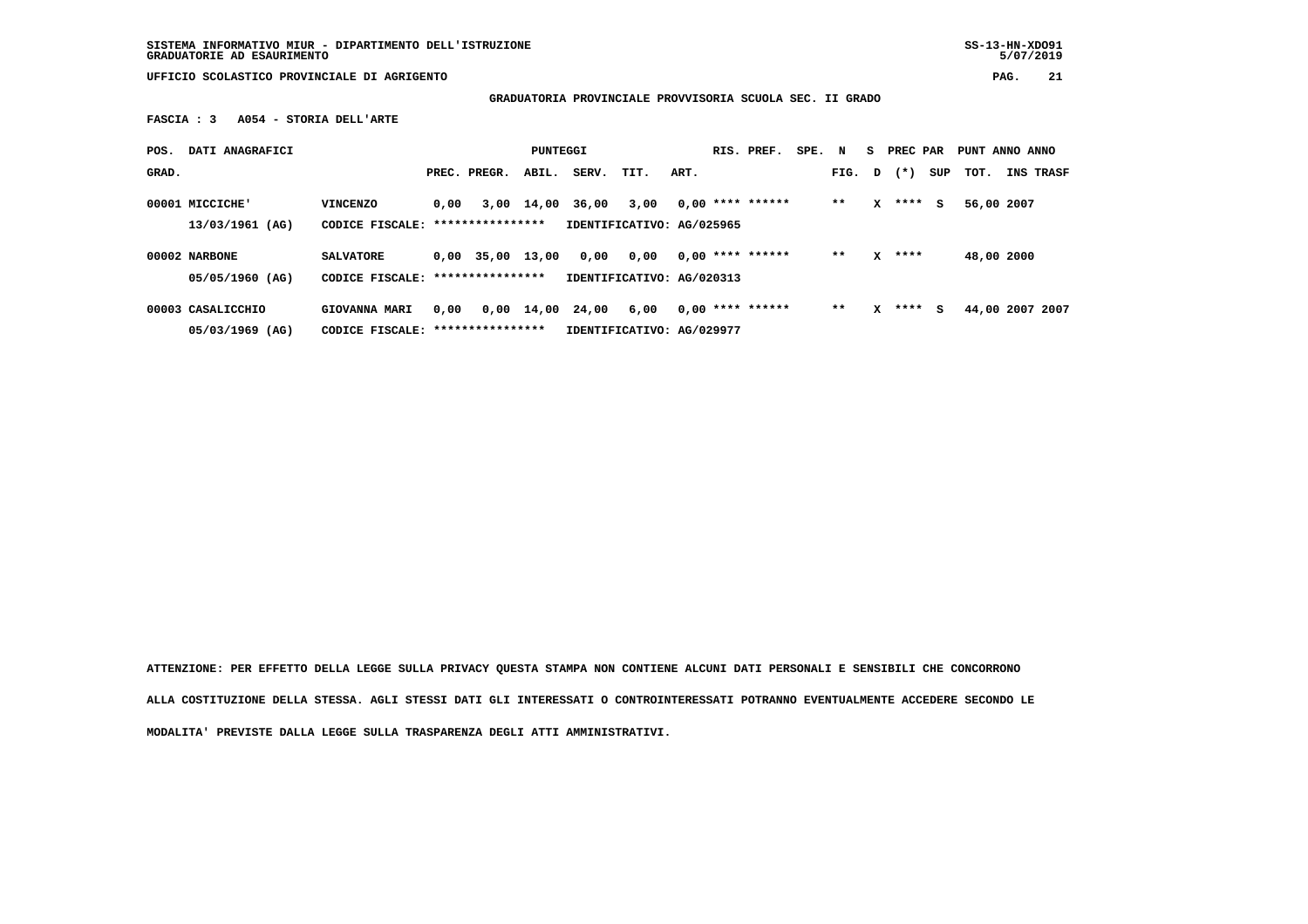| SISTEMA INFORMATIVO MIUR - DIPARTIMENTO DELL'ISTRUZIONE | $SS-13-HN-XDO91$ |
|---------------------------------------------------------|------------------|
| GRADUATORIE AD ESAURIMENTO                              | 5/07/2019        |

 **GRADUATORIA PROVINCIALE PROVVISORIA SCUOLA SEC. II GRADO**

 **FASCIA : 1 A066 - TRATTAMENTO TESTI, DATI ED APPLICAZIONI. INFORMATICA**

| POS.  | <b>DATI ANAGRAFICI</b> | PUNTEGGI                         |                           |              | RIS. PREF. | SPE. N         |      |      | S PREC PAR PUNT ANNO ANNO |  |        |          |          |                 |
|-------|------------------------|----------------------------------|---------------------------|--------------|------------|----------------|------|------|---------------------------|--|--------|----------|----------|-----------------|
| GRAD. |                        |                                  |                           | PREC. PREGR. | ABIL.      | SERV.          | TIT. | ART. |                           |  | FIG. D | $(*)$    | SUP TOT. | INS TRASF       |
|       | 00001 SORTINO          | <b>VINCENZA</b>                  | 65,00                     |              |            | 0,00 0,00 0,00 |      |      |                           |  | $***$  | X **** S |          | 65,00 2007 2007 |
|       | 29/09/1964 (AG)        | CODICE FISCALE: **************** | IDENTIFICATIVO: AG/030346 |              |            |                |      |      |                           |  |        |          |          |                 |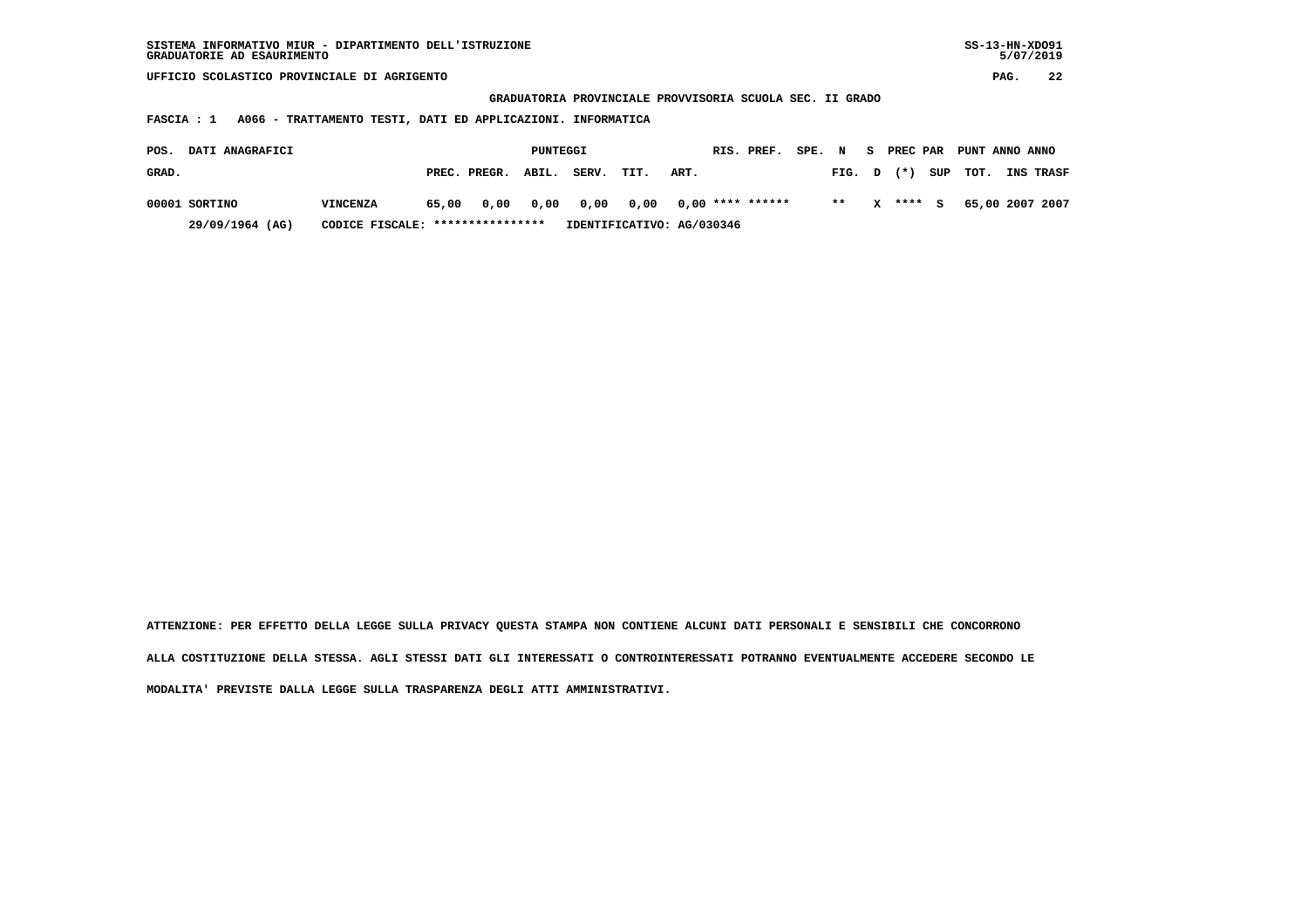**GRADUATORIA PROVINCIALE PROVVISORIA SCUOLA SEC. II GRADO**

 **FASCIA : 3 A066 - TRATTAMENTO TESTI, DATI ED APPLICAZIONI. INFORMATICA**

| POS.  | DATI ANAGRAFICI                   | PUNTEGGI                                             |      |                          |       |       |                                   |      | RIS. PREF. | SPE.               | N | S.    | PREC PAR |        | PUNT ANNO ANNO |             |                  |
|-------|-----------------------------------|------------------------------------------------------|------|--------------------------|-------|-------|-----------------------------------|------|------------|--------------------|---|-------|----------|--------|----------------|-------------|------------------|
| GRAD. |                                   |                                                      |      | PREC. PREGR.             | ABIL. | SERV. | TIT.                              | ART. |            |                    |   | FIG.  | D        | $(* )$ | SUP            | тот.        | <b>INS TRASF</b> |
| т     | 00002 GRACEFFO<br>19/05/1965 (AG) | <b>SALVATORE</b><br>CODICE FISCALE: **************** |      | 0.00 81.00               | 6,00  | 36,00 | 6,00<br>IDENTIFICATIVO: AG/026160 |      |            | $0.00$ **** ****** |   | $* *$ |          | ****   | s              | 129,00 2019 |                  |
| т     | 00003 NOTONICA<br>15/06/1976 (AG) | <b>SIMONE</b><br>CODICE FISCALE:                     | 0.00 | 0,00<br>**************** | 11,00 | 10,00 | 3,00<br>IDENTIFICATIVO: AG/103446 |      |            | $0,00$ **** ****** |   | $* *$ |          | ****   |                | 24,00 2019  |                  |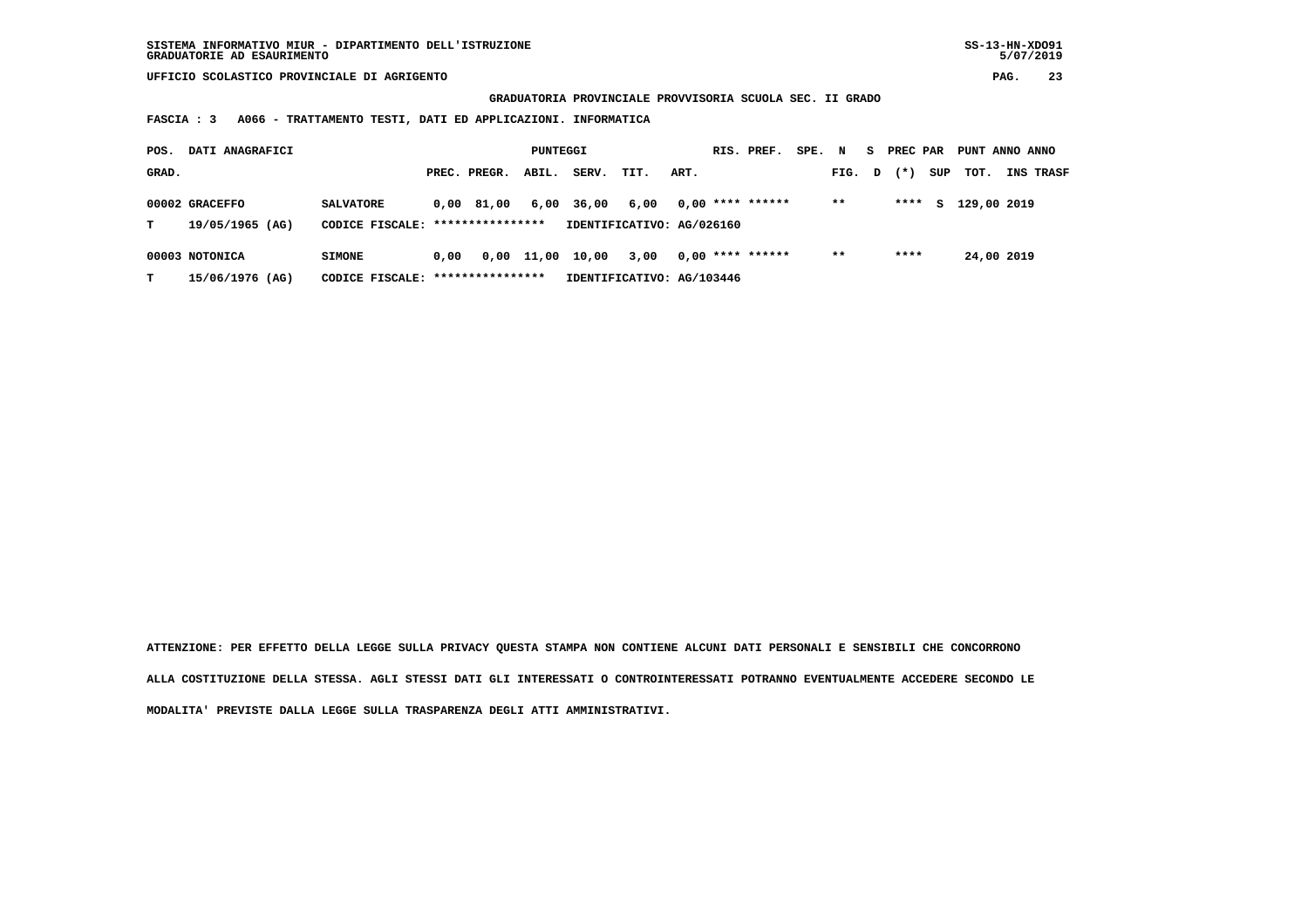| GRADUATORIE AD ESAURIMENTO                                             | SISTEMA INFORMATIVO MIUR - DIPARTIMENTO DELL'ISTRUZIONE |      |              |            |       |                           |      |  |                    |        |       |    |          |     |                 | $SS-13-HN-XDO91$<br>5/07/2019 |           |  |  |
|------------------------------------------------------------------------|---------------------------------------------------------|------|--------------|------------|-------|---------------------------|------|--|--------------------|--------|-------|----|----------|-----|-----------------|-------------------------------|-----------|--|--|
|                                                                        | UFFICIO SCOLASTICO PROVINCIALE DI AGRIGENTO             |      |              |            |       |                           |      |  |                    |        |       |    |          |     |                 | PAG.                          | 24        |  |  |
| GRADUATORIA PROVINCIALE PROVVISORIA SCUOLA SEC. II GRADO               |                                                         |      |              |            |       |                           |      |  |                    |        |       |    |          |     |                 |                               |           |  |  |
| B011 - LABORATORI DI SCIENZE E TECNOLOGIE AGRARIE<br><b>FASCIA : 3</b> |                                                         |      |              |            |       |                           |      |  |                    |        |       |    |          |     |                 |                               |           |  |  |
|                                                                        |                                                         |      |              |            |       |                           |      |  |                    |        |       |    |          |     |                 |                               |           |  |  |
| DATI ANAGRAFICI<br>POS.                                                |                                                         |      |              | PUNTEGGI   |       |                           |      |  | RIS. PREF.         | SPE. N |       | S. | PREC PAR |     | PUNT ANNO ANNO  |                               |           |  |  |
| GRAD.                                                                  |                                                         |      | PREC. PREGR. | ABIL.      | SERV. | TIT.                      | ART. |  |                    |        | FIG.  | D  | $(* )$   | SUP | TOT.            |                               | INS TRASF |  |  |
| 00001 SANFILIPPO                                                       | CALOGERO                                                | 0.00 |              | 3,00 16,00 | 0,00  | 0,00                      |      |  | $0.00$ **** ****** |        | $***$ |    | ****     | s   | 19,00 2014 2014 |                               |           |  |  |
| 08/07/1961 (AG)                                                        | CODICE FISCALE: *****************                       |      |              |            |       | IDENTIFICATIVO: AG/097516 |      |  |                    |        |       |    |          |     |                 |                               |           |  |  |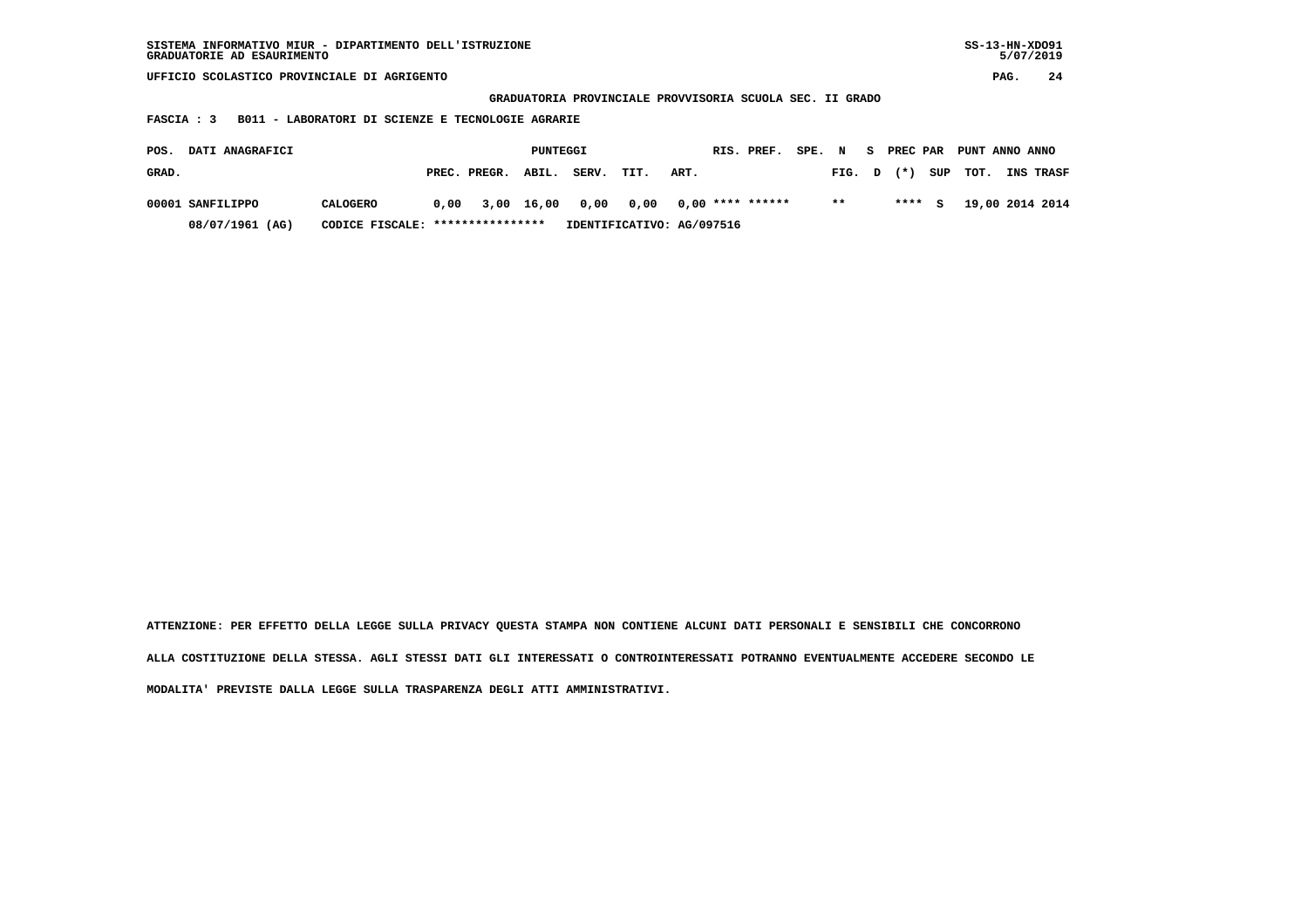**GRADUATORIA PROVINCIALE PROVVISORIA SCUOLA SEC. II GRADO**

 **FASCIA : 3 B015 - LABORATORI DI SCIENZE E TECNOLOGIE ELETTRICHE ED ELETTRONICHE**

| DATI ANAGRAFICI<br>POS. |                                     |                                                     |  | PUNTEGGI                       |       |       |                                   |      |  | RIS. PREF.         | SPE. | N     | s            | PREC PAR |     | PUNT ANNO ANNO |                 |
|-------------------------|-------------------------------------|-----------------------------------------------------|--|--------------------------------|-------|-------|-----------------------------------|------|--|--------------------|------|-------|--------------|----------|-----|----------------|-----------------|
| GRAD.                   |                                     |                                                     |  | PREC. PREGR.                   | ABIL. | SERV. | TIT.                              | ART. |  |                    |      | FIG.  | $\mathbf{D}$ | $(* )$   | SUP | тот.           | INS TRASF       |
|                         | 00001 AMATO<br>30/06/1955 (AG)      | VINCENZO<br>CODICE FISCALE: ****************        |  | 0,00 82,00 13,00               |       | 48,00 | 0,00<br>IDENTIFICATIVO: AG/021228 |      |  | $0.00$ **** ****** |      | $* *$ |              | ****     | S.  | 143,00 2007    |                 |
|                         | 00002 RUSSELLO<br>$19/07/1959$ (AG) | <b>CALOGERO</b><br>CODICE FISCALE: **************** |  | $0,00 \quad 12,00 \quad 13,00$ |       | 0,00  | 0.00<br>IDENTIFICATIVO: AG/030475 |      |  | $0.00$ **** ****** |      | $* *$ |              | ****     | s   |                | 25,00 2007 2007 |